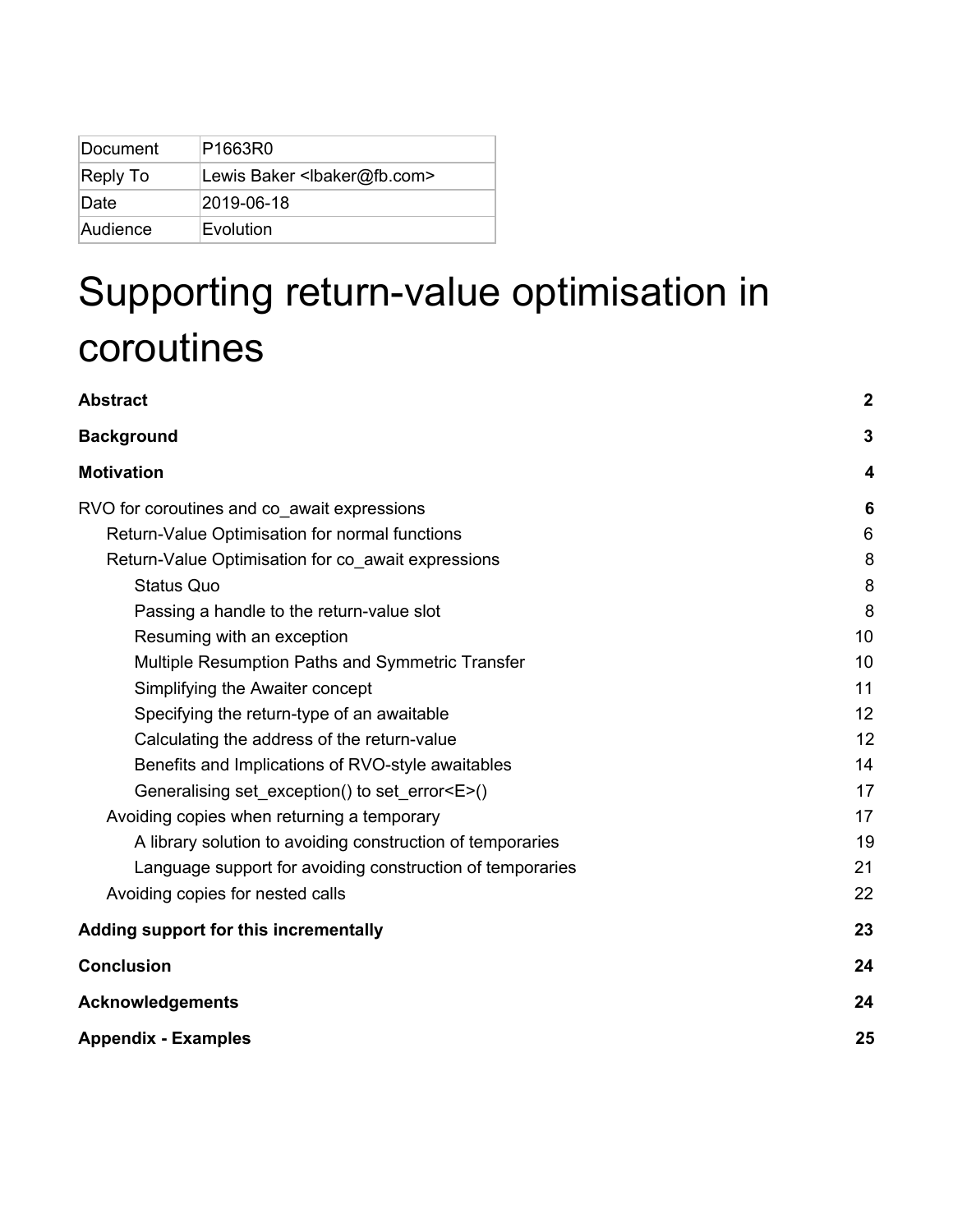# <span id="page-1-0"></span>Abstract

Note that this paper is intended to motivate the adoption of changes described in P1745R0 for C++20 to allow adding support for async RVO in a future version of C++. The changes described in this paper can be added incrementally post-C++20.

The current design of the coroutines language feature defines the lowering of  $a \circ a$  await expression such that the result of the expression is produced by a call to the  $a$ wait resume() method on the awaiter object.

This design means that a producer that asynchronously produces a value needs to store the value somewhere before calling . resume() so that the await resume() method can then return that value. The most common places the value is stored is either in the awaiter object itself or, if the value is being produced by a coroutine, then in the coroutine's promise object.

However, this means that the await resume () method will need to either return a reference to this stored value, and the consumer's use of the result is then bound by the lifetime of the storage chosen by the awaitable, or await resume() will need to copy/move the object into a new prvalue result.

This paper explores what a potential design for coroutines would look like that supported return-value-optimisation in such a way that this extra move was not necessary by allowing the async operation to construct the result of the  $\infty$  await expression directly in-place instead of having to return the result from the await resume() method.

This paper then looks at how this capability can be used to address the larger challenge of piping return-value-optimisation through a number of nested calls to coroutines so that the final result is constructed in-place without incurring a move operation at every call.

Finally, this paper proposes that changes to the design of coroutine handle are made for C++20 to enable adding return-value optimisation in a future version of the standard. The proposed changes described in detail in P1745R0 - "Coroutine changes for C++20 and beyond".

The changes proposed in P1745R0 that would enable RVO to be added in a future version would also enable adding first-class support for async cancellation of a coroutine in a future version of the standard; this is important for supporting cancellation of an async generator coroutine in the presence of async RAII (see [P1662R0] for details).

# <span id="page-1-1"></span>**Background**

The current design of the coroutines language feature defines a  $\cos$  await expression to be translated as follows.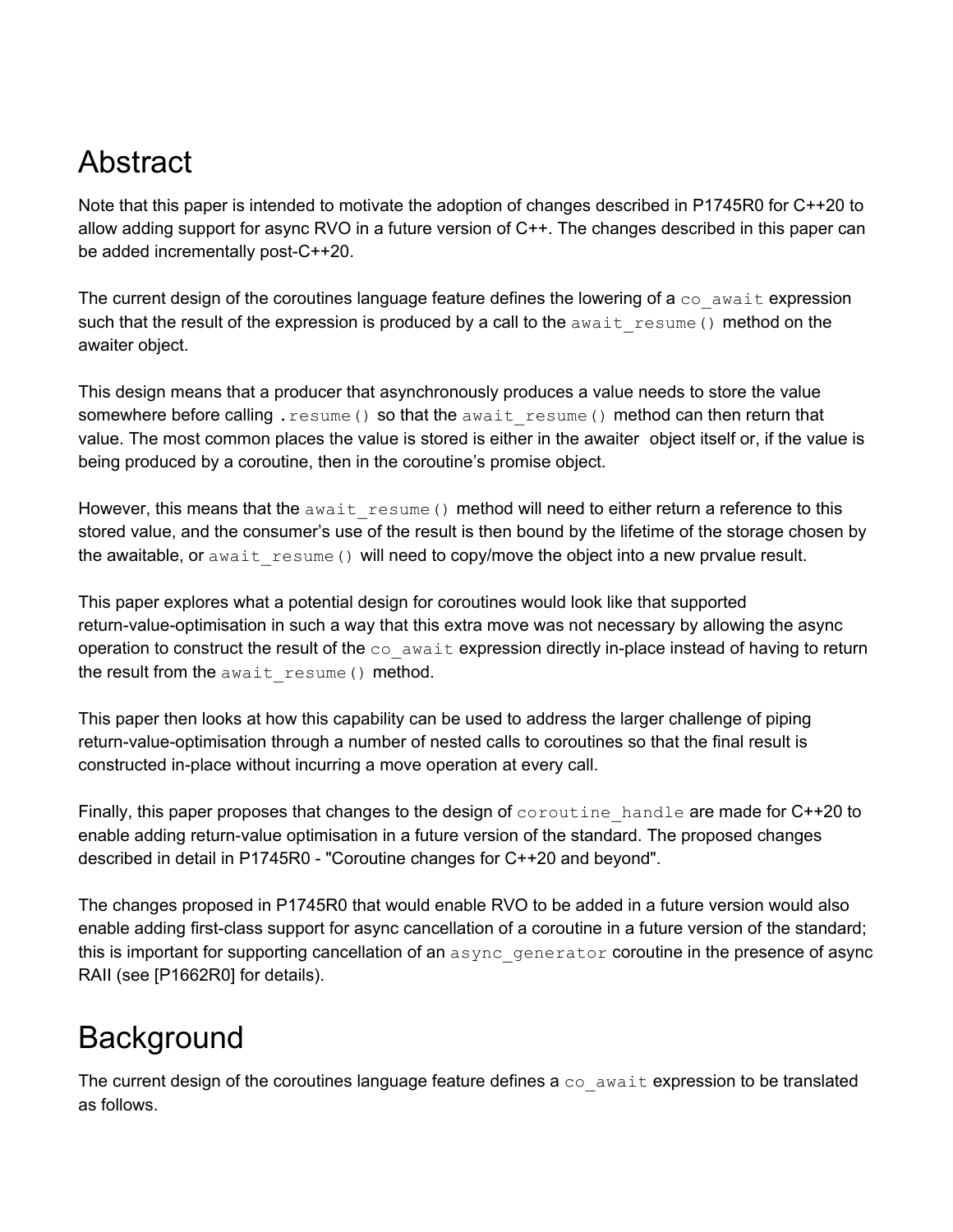co\_await <expr>

Is translated into something roughly equivalent to the following (some casts omitted for brevity)

```
auto&&\text{operand} = <expr>;auto&& __awaitable = maybe_await_transform(promise, __operand);
auto&& awaiter = maybe operator co await( awaitable);
if (! awaiter.await ready()) {
 <suspend-coroutine>
 auto h = coroutine handle<promise type>::from promise(promise);
  /*tail*/ return __awaiter.await_suspend(__h).resume();
  <resume-point>
}
 awaiter.await resume();
```
When a coroutine is resumed by calling  $,$  resume (), either explicitly or implicitly by returning a coroutine handle from await suspend(), this resumes the coroutine at <resume-point>. The coroutine then immediately calls awaiter.await resume() which produces the result of the co await expression.

This design means that a producer that asynchronously produces a value needs to store the value somewhere before calling . resume() so that awaiter.await resume() can return that value. The most common places the value is stored is either in the  $\alpha$  awaiter object itself or, if the value is being produced by a coroutine, then in the coroutine's promise object.

However, this means that the await resume () method will need to either return a reference to this stored value, and the consumer's use of the result is then bound by the lifetime of the storage chosen by the awaitable, or await  $r$ esume() will need to copy/move the object into a new prvalue result so that the lifetime is then defined by the caller.

Regardless of which approach is taken, this design means that the library will typically require an extra move operation when the user writes 'auto  $x = \infty$  await some task(); if that operation completes asynchronously.

### <span id="page-2-0"></span>**Motivation**

Consider a straight-forward implementation of a  $\text{task}\ll T$  type that stores the return-value in the promise object of the coroutine. The awaiting coroutine suspends before resuming the task's coroutine and then when the task completes it the awaiting coroutine is resumed which then calls the await resume() method which returns a copy of the return-value that is move-constructed from the value stored in the promise.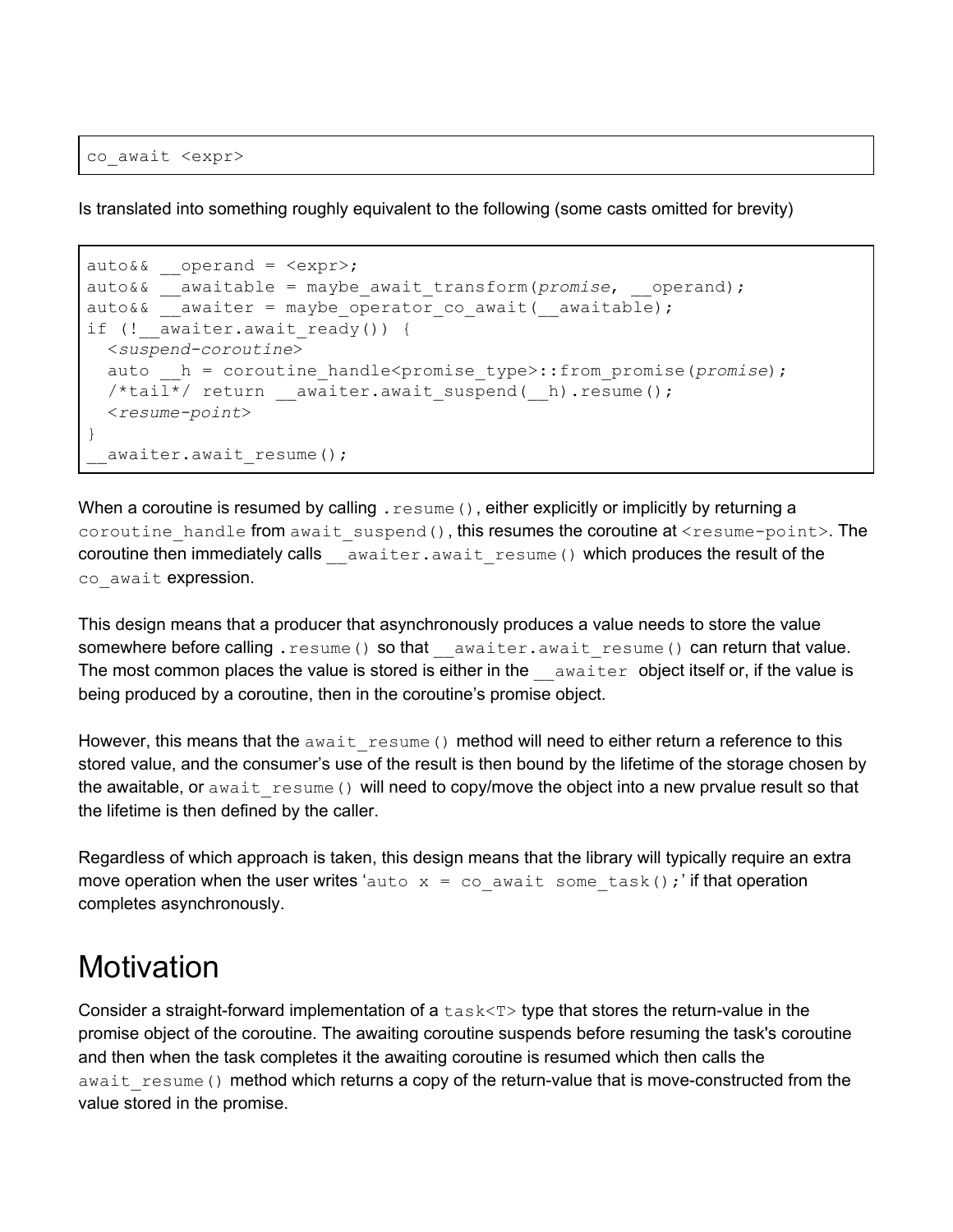Example: A simple case of one task awaiting another task.

```
struct big_object {
  explicit big object(int value);
   big_object(big_object&&);
  // Assume it has lots of data-members
  float data[100];
};
task<big_object> foo() {
  co_return big_object{x};
}
task<void> bar() {
 big object obj = co await foo();
   std::cout << std::ranges::accumulate(obj.data);
}
```
In this code snippet the control flow from the  $\cos$  return statement proceeds as follows:

- A temporary big object is constructed inside  $foo()$ . This should typically be placed on the stack, but compilers may allocate its storage in the coroutine frame (as Clang 8.0 does).
- A reference to this temporary object is passed to  $f \circ \circ$  ()'s promise.return value() method.
- The return value() method move-constructs the value into a data-member of the promise.
- After return value() returns the program executes 'goto final suspend;' which exits scopes within foo() until foo()'s final suspend() is reached. This destroys the temporary big object.
- At  $f \circ \circ$  ()'s final suspend() it performs a symmetric transfer to resume the bar() coroutine.
- The resumption of  $bar()$  calls await resume() on the task's awaiter.
- The await resume() method move-constructs its return value from the value stored in the promise. This return value is a temporary object.
- The return-value is stored in the variable ' $obj'.$ We can rely on the copy of the return-value into the variable ' $\circ$ b<sub>j</sub>' being elided by the compiler, so the 'obj' variable is essentially move-constructed directly from the object stored in the promise.

This chain of events means that the returned value ends up being move-constructed twice before it ends up in the resulting ' $obj'$  variable. Compare this to the equivalent synchronous code, which, under C++17, guarantees that the variable is constructed in-place from the return-value and that the move-constructor is not called.

These **extra calls to move-constructors** can potentially be expensive for some types (eg. types with a large number of data members) and it may be important for some use-cases to reduce the number of calls to the move-constructor to one or ideally to zero.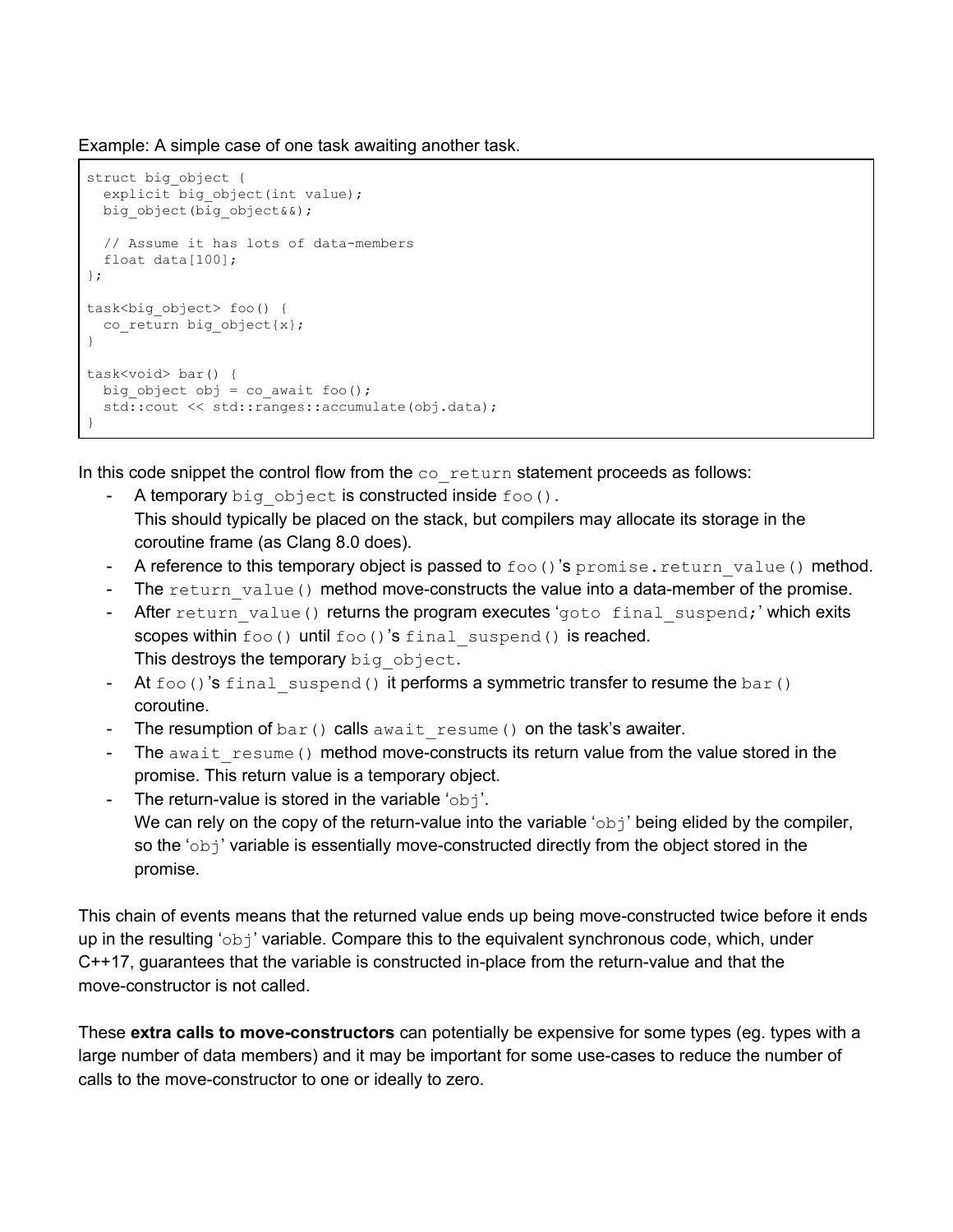The fact that the object must be move-constructed means that task<T> types are **limited to only working with movable return-types**. It is not possible for such a coroutine to return a non-movable type that is constructed in-place, whereas this is something you can do with ordinary functions since C++17 due to guaranteed copy-elision.

Further, if we consider a call-chain where a coroutine calls another and immediately returns the return-value of the nested coroutine. Then the **storage required for the coroutine grows by the size of the return-value for each nested coroutine** that returns the value. As coroutine frames are typically heap-allocated, this can result in larger coroutine frame heap-allocations.

For example: Nested calls to coroutines in tail-position.

```
struct big_object {
 big object(int a, int b);
  float data[1000];
};
task<big_object> get_big_object1(int a, int b) {
  co_return big_object{a, b};
}
task<big_object> get_big_object2(int a) {
  co_return co_await get_big_object1(a, 42);
}
task<br/>big_object> get_big_object3() {
   co_return co_await get_big_object2(123);
}
```
Let's analyse the coroutine frame sizes here:

- The coroutine frame for get big  $object1()$  contains the task's promise object which holds storage for the return-value (size ~4000 bytes).
- The coroutine frame for get big object2(), assuming the allocation of get\_big\_object1()'**s coroutine frame is inlined<sup>1</sup> into the frame of** get\_big\_object2(), will be the size of get big object1() ( $~4000$  bytes) + the size of the promise ( $~4000$  bytes). This means that the resulting coroutine frame is ~8000 bytes.
- $\bullet$  Similarly, the coroutine frame for get big object3() will be the size of get big object2() frame plus the size of the promise for get big object3(). This results in a coroutine frame of ~12000 bytes.

This growth of the coroutine frame size by the size of the return-type for each nested call means that factoring code out into smaller coroutine functions is often not zero overhead.

If we were instead able to directly construct the return-value in its final place then we could reduce the storage required for return-values from O(call-depth) to O(1). This would also reduce the number of calls to the move-constructor from O(call-depth) to zero.

<sup>1</sup> See P0981R0 - "Halo: coroutine Heap Allocation eLision Optimization"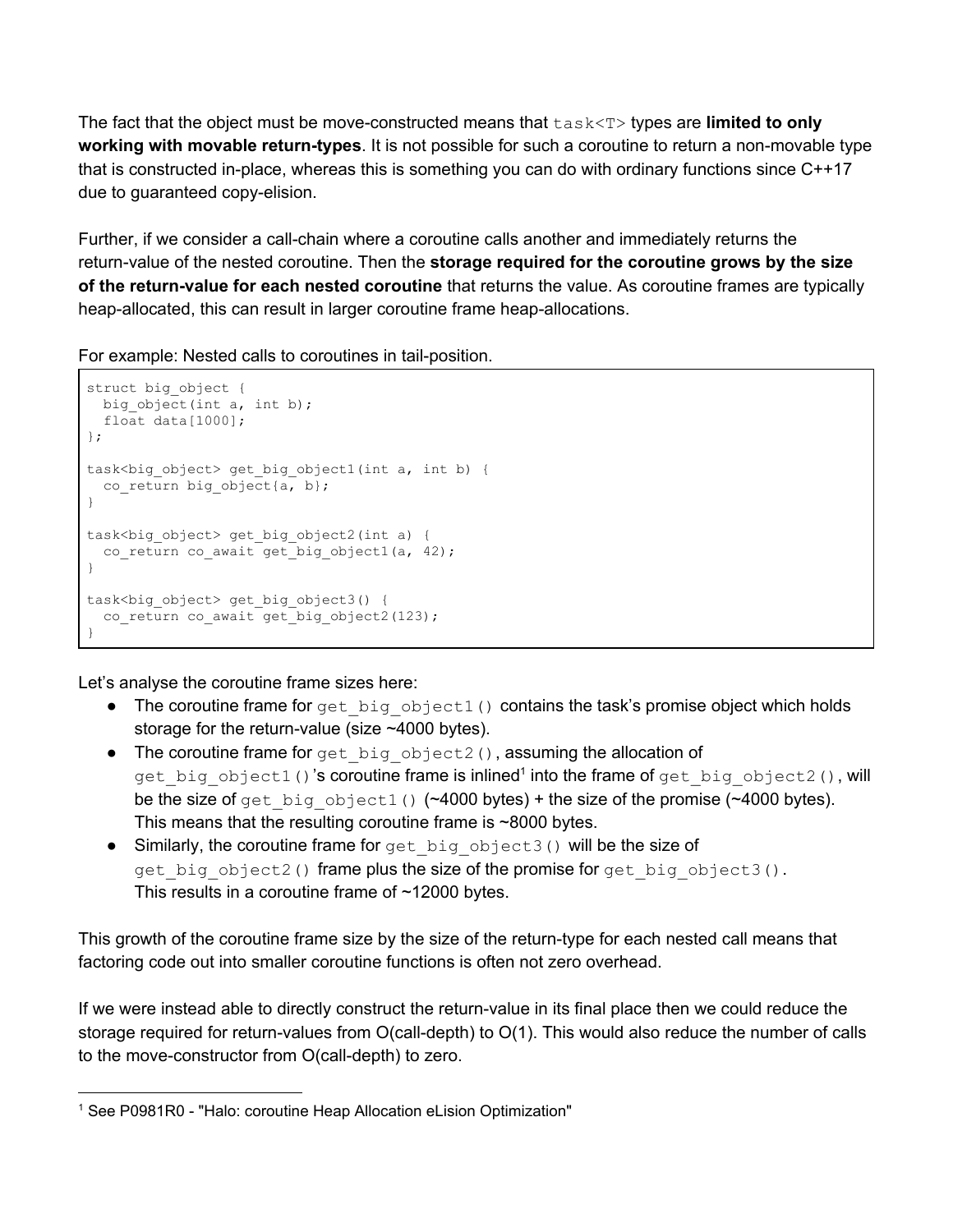There are multiple aspects to this problem and it will require multiple pieces of the puzzle to reach this goal.

This can be roughly broken down into the following pieces:

- 1. Constructing the result of  $a \circ a$  await expression in-place.
- 2. Avoiding the construction of the initial temporary object in the wrong place.
- 3. Piping the return-address through nested calls.

The first item requires language support and is the main focus of this paper.

The second item can be addressed with a library solution if we require that the user explicitly opt-in to copy-elision when writing the co\_return statement.

```
eg. 'co return std::in place construct(args...);'
or 'co_return std::in_place_construct_type<T>(args...);'
```
However, we would require some additional language changes on top of those proposed in P1745R0 to allow eliminating the copy using the natural return-syntax. ie. 'co\_return  $T\{args...\}$ ;'. It is expected that these extensions could be added incrementally post-C++20.

The third item should be solvable using a purely library solution, but may depend on some other enhancements to coroutines, such as P1713R0 which relaxes some restrictions on  $\cos$  return, or support for making  $\cos$  return a suspend-point.

# <span id="page-5-0"></span>RVO for coroutines and co\_await expressions

### <span id="page-5-1"></span>Return-Value Optimisation for normal functions

Let's first start with a recap of how ordinary functions implement return-value-optimisation.

When a caller invokes a function that makes use of return-value-optimisation (ie. where the return-value is not trivially movable and destructible and cannot be returned in a register) then the caller typically reserves some storage for the return value in its local stack-frame and then passes a pointer to this storage as a hidden parameter to the function being called.

The function being called can then construct the return-value directly in-place at the address provided in the hidden parameter.

Since C++17, ordinary functions guarantee that a copy of the return-value can be elided if you return a prvalue. i.e. that the return value is constructed directly in-place.

There are a few other variations on return-value optimisation: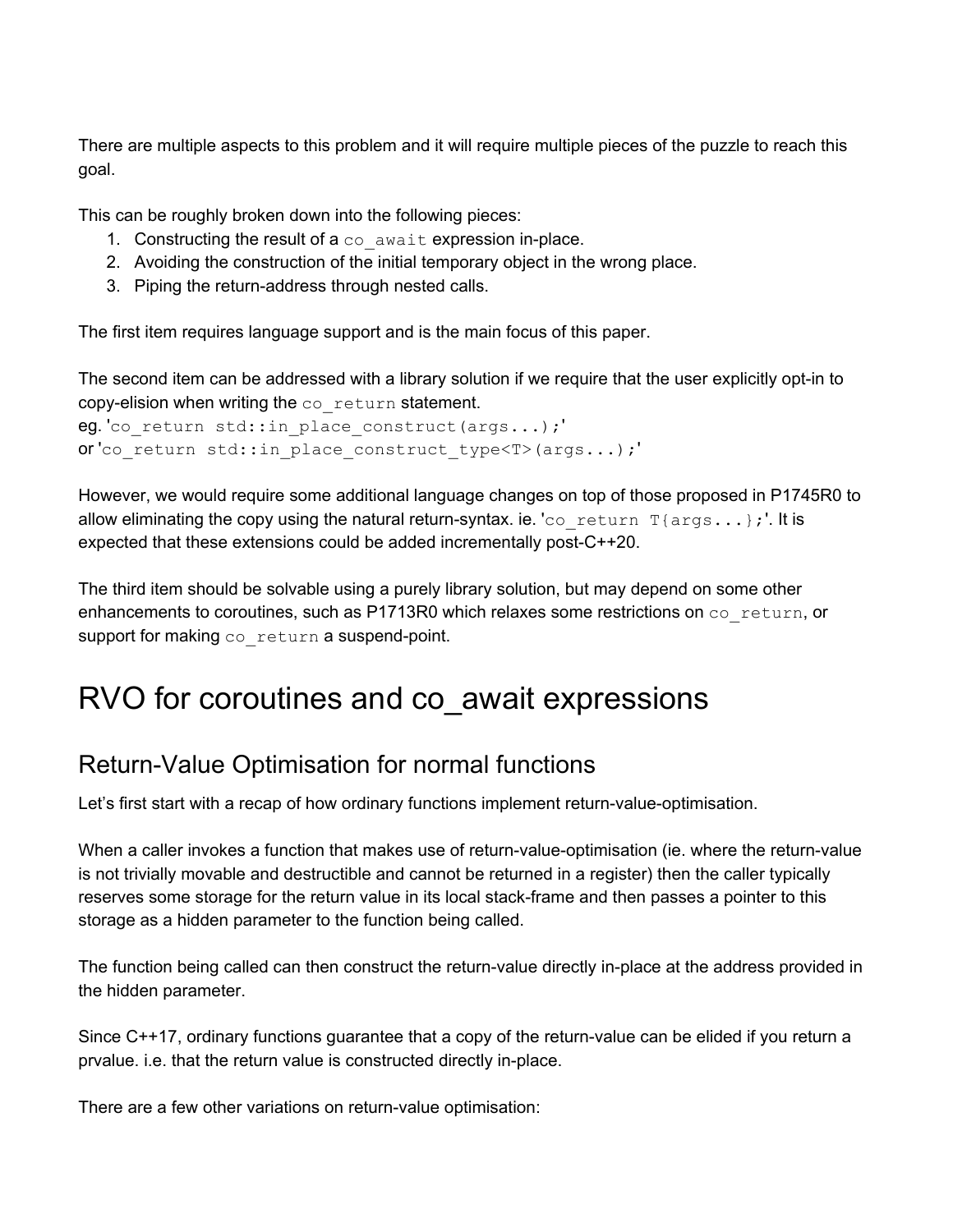#### **Transitive Return-Value Optimisation**

If a function is returning the result of another function call then the function can just pass the address of its return-value as the address of the called function's return value so that the called function constructs the result in-place at the return-value address provided by the caller.

```
T foo() {
  // In-place constructs T{} at the address of 'result'
  return T{};
}
T bar() {
  // Passes address of 'result' as return-value address to 'foo()'
  return foo();
}
void baz() {
  // Passes address of 'result' as return-value address to bar()
  T result = bar();
}
```
#### **Named Return-Value Optimisation**

If a function returns the same named local variable on all code-paths and the type of this variable matches the type of the return-value then the compiler is free to construct that named variable in-place at the return-value address and elide the copy of the local variable into the return-value.

<https://wandbox.org/permlink/xoRkOX6rtpHuBA2O>

```
T callee() {
  T value;
 printf("&value == p \nvert n'', (void*) &value);
  return value;
}
void caller() {
 T result = calile();
 printf("&result == %p\n", (void*)&result);
}
```
This is allowed to output the following:

```
&value == 0x7ffeef0cb350
&result == 0x7ffeef0cb350
```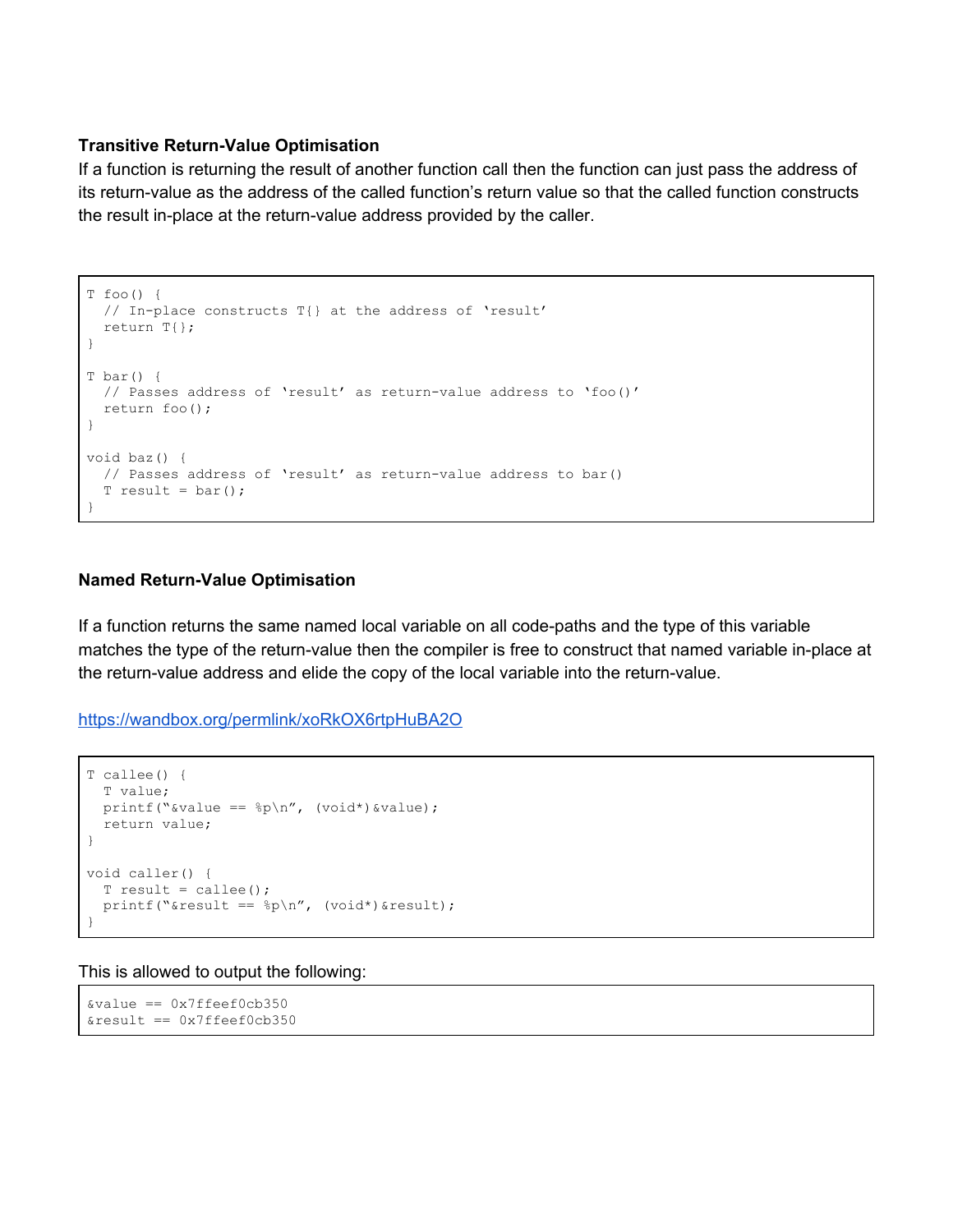### <span id="page-7-0"></span>Return-Value Optimisation for co\_await expressions

#### <span id="page-7-1"></span>Status Quo

With the current specification of coroutines, the result of a  $\cos$  await expression is produced by calling the await resume() function. This can either return a value or can throw an exception.

A coroutine reserves storage for the result of a  $\cos$  await expression either on the stack or in the coroutine frame based on whether or not the result spans a suspend-point. The address of the storage is logically passed into the call to the await resume() method as the return-value address, assuming the compiler applies return-value optimisation to this call.

However, for cases where a value is produced asynchronously, an Awaiter object will typically need to construct the result somewhere in a temporary location, often within the Awaiter object itself, before then resuming the coroutine with a call to h. resume () on the coroutine handle. The resumed coroutine will then immediately call await resume() and use the result of that call as the result of the  $\cos$  await expression. As the address of the result of the  $\cos$  await expression cannot be known until the await resume() method is called and await resume() is only called after the coroutine is resumed this essentially forces this copy to be made.

There are some tricks that can be performed to eliminate this copy in some limited cases by storing the arguments to the return-value constructor in the awaiter and deferring the call to the return-value constructor until await\_suspend(), but this is not a general solution and can quickly get complicated/expensive if the result can potentially be constructed via different constructor overloads.

#### <span id="page-7-2"></span>Passing a handle to the return-value slot

To be able to implement return-value optimisation for a  $\infty$  await expression we need instead to have the compiler somehow pass knowledge of the address of the result of the  $\cos$  await expression into the Awaiter, rather than implicitly to await resume (), so that it can directly construct the result in the correct location before resuming the coroutine.

The obvious approach here would be to incorporate the address of the return-value into the coroutine handle passed to await suspend() and allow constructing the return-value in-place by calling a method on the handle.

Instead of calling  $h$  and  $l$  e.  $r$  esume () to resume the coroutine we could call handle.set value<T>(ctorArgs...) to construct the result of the co\_await expression in-place and then resume it.

Once we do this, however, it no longer becomes necessary to call await resume() when the coroutine resumes to produce the result of the  $\cos$  await expression as the result will have already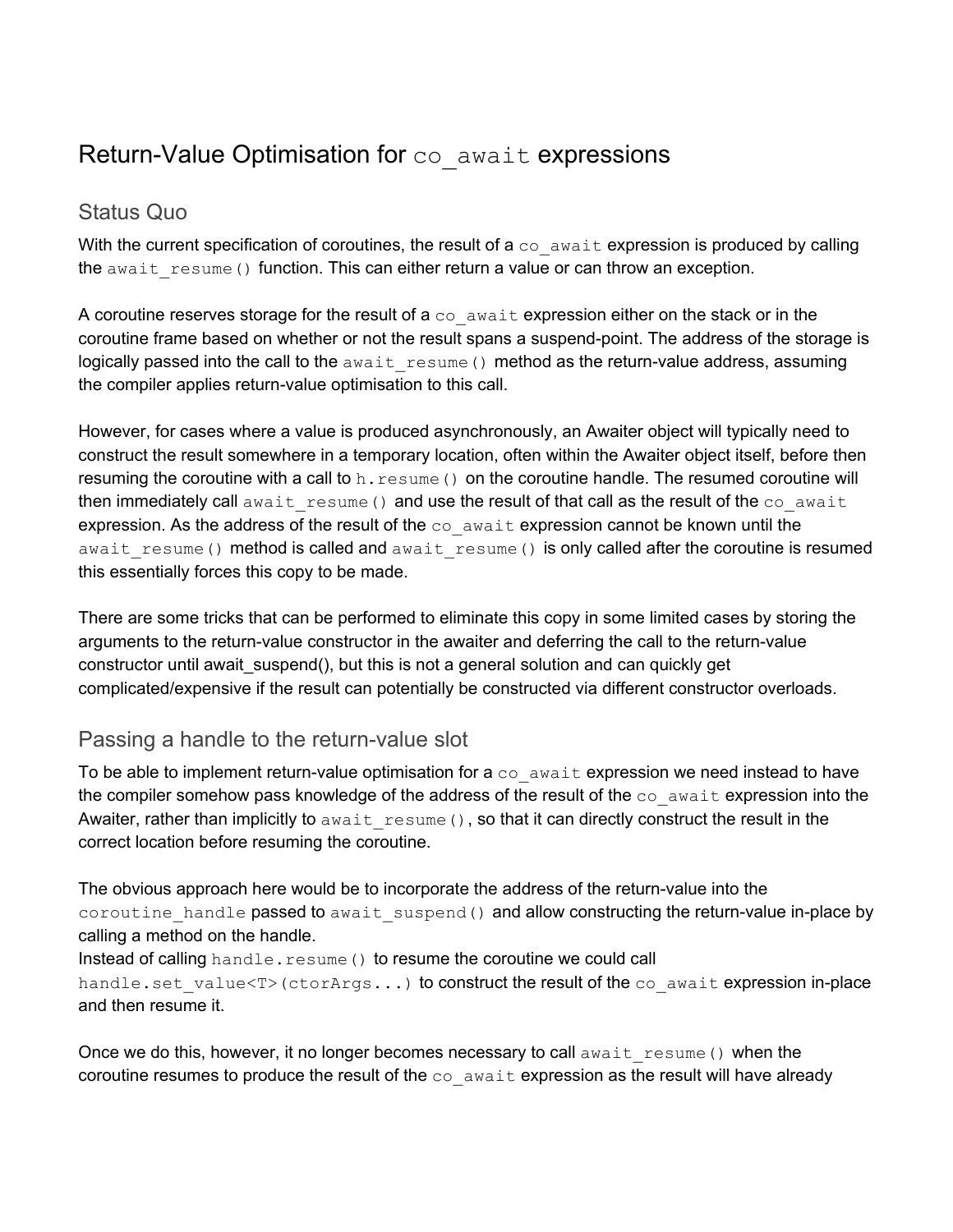been constructed. Thus we can remove the  $a$ wait resume() method from the revised Awaiter concept.

Once we remove the  $a_{\text{wait}}$  resume() method it is no longer possible for the coroutine to "pull" the result from the awaitable synchronously in the case that  $a$ wait ready() returns true. We now need to always call await suspend() to pass it the handle containing the return-value address so that it can construct the result. This means we can now also remove the  $a$ wait ready() method from the revised Awaiter concept, leaving it with just the await suspend() method.

Similarly, we can now remove the variant of await suspend() that returns a bool as it no longer makes sense to resume the coroutine by returning false without first constructing the return value.

Finally, the void-returning await suspend() method can now potentially be replaced by having it return std::noop\_coroutine() instead of returning void.

This leaves us with a revised Awaiter concept that just has a single  $a$ wait suspend() method that accepts and returns a coroutine handle.

| <b>Current Design</b>                                                                                | With support for RVO                                                                                                                                               |
|------------------------------------------------------------------------------------------------------|--------------------------------------------------------------------------------------------------------------------------------------------------------------------|
| template <typename t=""><br/>struct just {<br/>T value;</typename>                                   | template <typename t=""><br/>struct just {<br/>T value;</typename>                                                                                                 |
| bool await ready() {<br>return true;<br>void await suspend (coroutine handle<>) {<br>assert (false); | template <typename handle=""><br/>auto await suspend (Handle h) {<br/>h.set value<t>(value);<br/>return std::noop coroutine();<br/><math>\}</math>;</t></typename> |
| T await resume() {<br>return value;                                                                  |                                                                                                                                                                    |

Example: Simple Awaitable that is always ready and returns the stored value.

#### <span id="page-8-0"></span>Resuming with an exception

One implication of the elimination of the await resume() method is that we no longer have code that runs inside the context of the coroutine after it resumes that is under the control of the awaitable. When we call set value() to construct the result of the co\_await expression and then subsequently resume the coroutine it will resume without throwing an exception.

This means there is nowhere to place a  $\text{throw}$  statement to allow throwing an exception from the co await expression.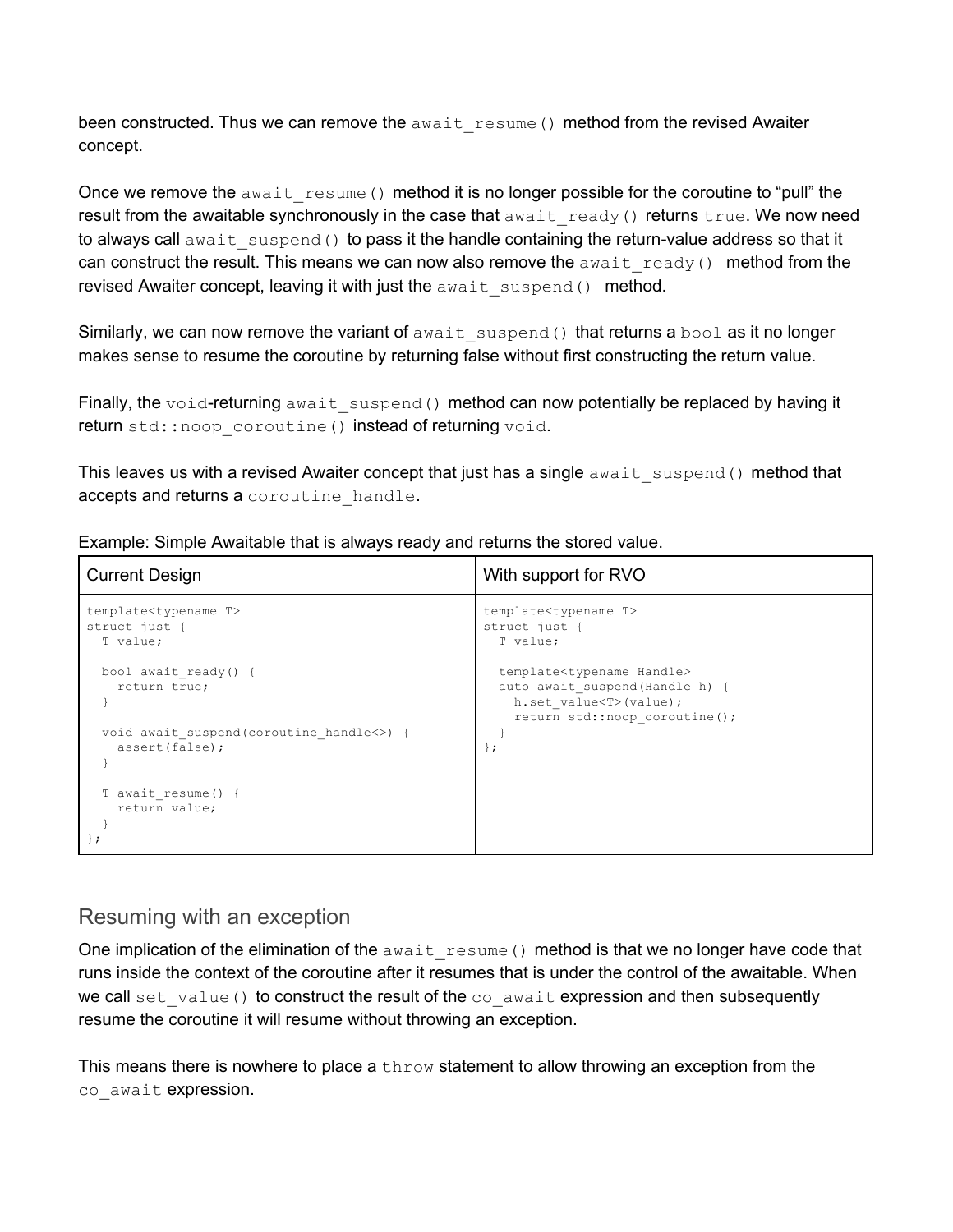To support throwing an exception from a  $\cos$  await expression, we would need to add another method to the coroutine handle, say set exception (std::exception ptr) that would store the  $exception<sub>ptr</sub>$  in the coroutine frame as a temporary and, when the coroutine is resumed, immediately rethrow the exception by calling std::rethrow exception() with that stored exception.

### <span id="page-9-0"></span>Multiple Resumption Paths and Symmetric Transfer

Now that we've added a set  $exception()$  method that resumes the coroutine along a code-path that throws an exception in addition to a set value () method that resumes the coroutine along the normal-control flow path it raises the question of how we tell the compiler which of these paths to resume on when we return the coroutine handle from the await suspend() method.

Previously, when there was only a single path that the coroutine could be resumed on we could just return the coroutine handle from await suspend() and let the compiler tail-call the resume() method on the handle. However, now that there are two possible methods to resume the coroutine we need some other way to communicate which path the coroutine should be resumed on. Also, as these methods may require arguments to be passed we would need some way to tell the compiler which arguments to invoke the method with.

The paper P1662R0 also runs into the same issue with multiple resumption paths (in that case a choice between set done() and resume()) and discusses some possible options for this that were ultimately discarded in the section titled "Challenges with this design" which I will refer the reader to and avoid duplicating here.

The approach that P1745R0 proposes to solve this problem is to separate the responsibilities of the coroutine\_handle type into a "**suspend-point handle**", which represents a coroutine suspended at a particular suspend-point that could have multiple possible resumption paths, and a "**continuation handle**", which represents the selected resumption path.

With this design, the coroutine would pass a suspend-point handle as the parameter to the await suspend() method and the await suspend() method would return a continuation handle to symmetrically-transfer to.

The suspend-point handle passed to the  $a$ wait suspend() method for an async-RVO awaitable would have a set  $value < T>$  () method, which constructs the result in-place in the associated coroutine-frame, and a set exception() method, which stores the exception ptr in the associated coroutine-frame.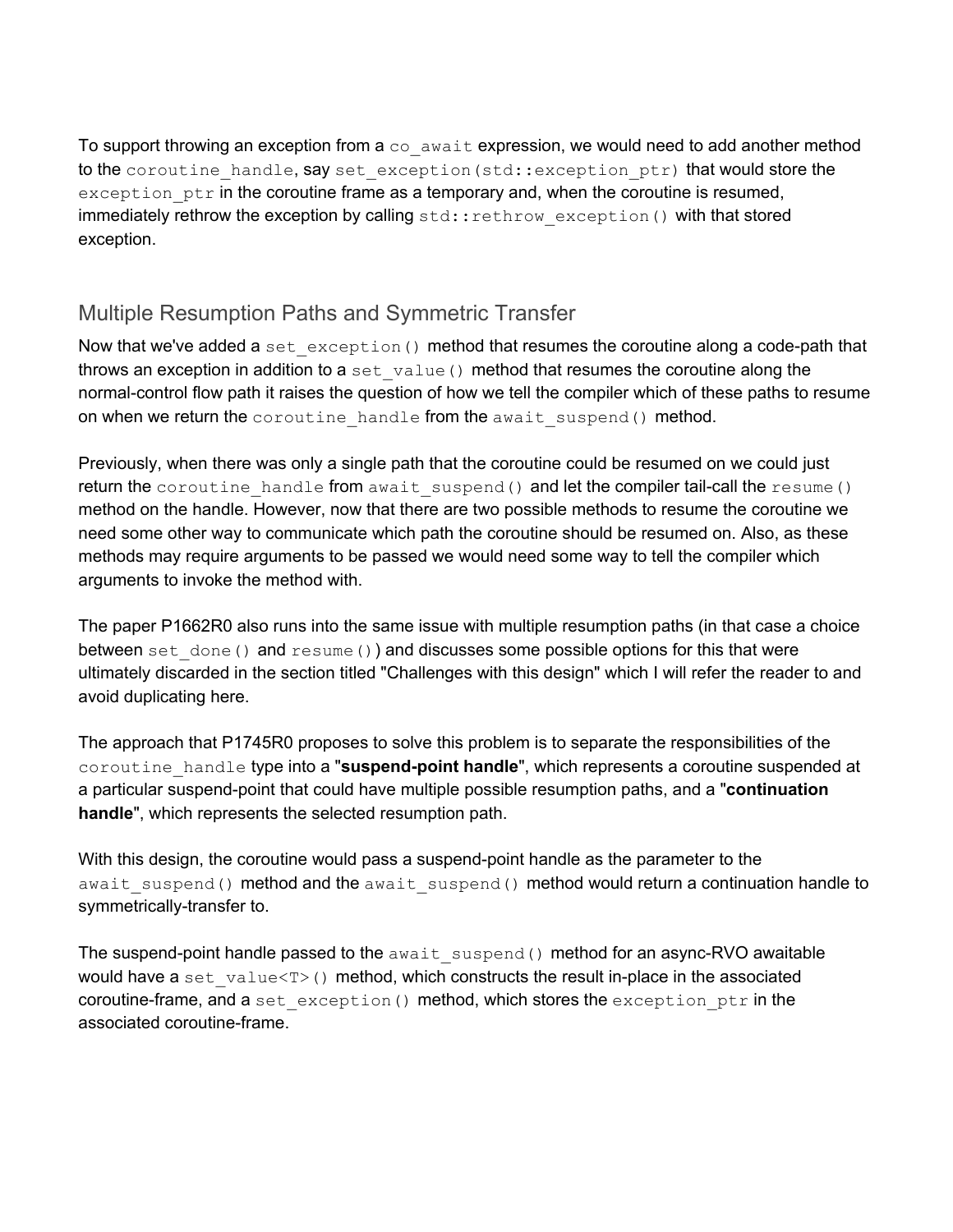Both methods return a continuation handle that represents that particular chosen resumption path. The continuation handle can be invoked asymmetrically by calling  $operatorname{operator}(\cdot)$  or symmetrically by returning it from an await suspend() method.

#### <span id="page-10-0"></span>Simplifying the Awaiter concept

Since there is now just a single method on the Awaiter, we can also consider merging the Awaiter concept together with the Awaitable concept. This would involve merging  $a$ wait suspend() with operator co await() by having the compiler pass the handle to operator co await() instead.

Aside: There are some other benefits to doing this when combined with deferred coroutine frame creation (see [P1342R0]) as it gives access to the promise type of the caller prior to creating the coroutine frame and deciding on the  $promise$  type for the callee. This would allow context to be propagated transparently from caller to callee.

Note that we still need to support operator co await() being able to return temporary objects that are placed in the coroutine frame as this allows implementations to avoid heap allocations. So operator co await() would be defined such that it either must return a continuation handle or return an object with an operator co await() defined, in which case the compiler would generate a chained call to its operator co await().

So to implement the Awaitable concept a type would now only need to implement the operator co await() method. This method would return either a continuation handle or return an object that itself had an operator co await () method that returns an Awaitable.

```
class schedule_op {
public:
 auto operator co_await() const {
   class awaiter : schedule base {
   public:
     using schedule base::schedule base;
     bool await ready() { return false; }
     void await suspend(coroutine handle<> h) {
       coro = h;
       this->tp_->enqueue(this);
     }
     void await resume() {}
   private:
     void execute() noexcept override {
      coro_.resume();
     }
     coroutine handle<> coro ;
    };
```

```
class schedule_op {
public:
 template<typename Handle>
  auto operator co_await(Handle) {
   class awaiter : schedule base {
   public:
     using schedule base::schedule base;
     auto operator co_await(Handle h) {
        sp_{i} = h;
        this->tp_->enqueue(this);
        return std::noop_continuation();
      }
   private:
      void execute() noexcept override {
       sp_.set_value<void>()();
       }
      // Store non-type-erased handle.
      Handle sp_;
    };
    return awaiter{tp_};
```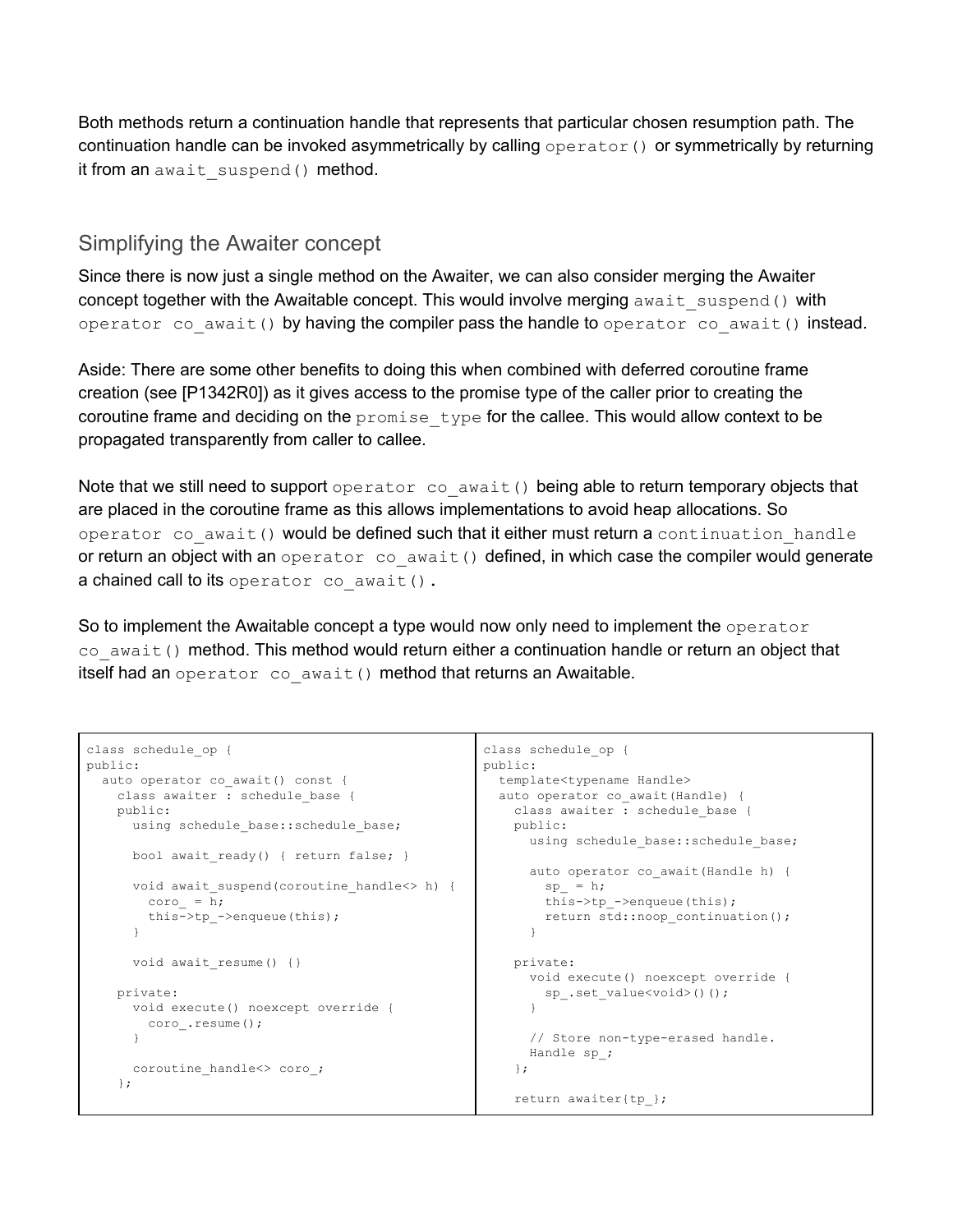| return awaiter{tp }; |                   |
|----------------------|-------------------|
| private:             | private;          |
| thread pool* tp ;    | thread_pool* tp_; |

#### <span id="page-11-0"></span>Specifying the return-type of an awaitable

One of the implications of removing the await resume() method is that we no longer have any way to deduce what the result-type of a  $\cos$  await expression will be as we won't know what type will be specified in the call to handle.set value<T>() until operator co await() is called.

This is similar to the problem faced by Senders in the Sender/Receiver design [P1341R0] where the base Sender concept does not report the set of types it is going to send but instead just constrains the receiver passed to submit() by checking that it is invocable with the types it is going to send.

The solution there was to introduce a refinement of the Sender concept, called a TypedSender, that contains a nested type-alias that can be queried to determine the type(s) with which the Receiver would be invoked.

We can do something similar for Awaitable types and require that you provide a nested Awaitable:: await result type typedef which the compiler can inspect to determine what the type of the expression will be.

The compiler can then pass a suspend-point handle that has an overload of set value< $T$ >() where T is constrained to be the same as await result type.

#### <span id="page-11-1"></span>Calculating the address of the return-value

The suspend-point handle that the compiler ends up passing to the operator co await() method needs to be able to obtain the address of the return-value if it is to be able to construct the result of the co await expression in-place.

To do this it needs to be able to obtain the offset of the result within the coroutine frame, however the offset of the result will not be known until much later in the compilation phase once the coroutine frame layout has been calculated.

However, as the compiler has complete control over generation of the suspend-point handle type it can insert some intrinsics into the body of the set value() method that act as placeholders for the address calculation.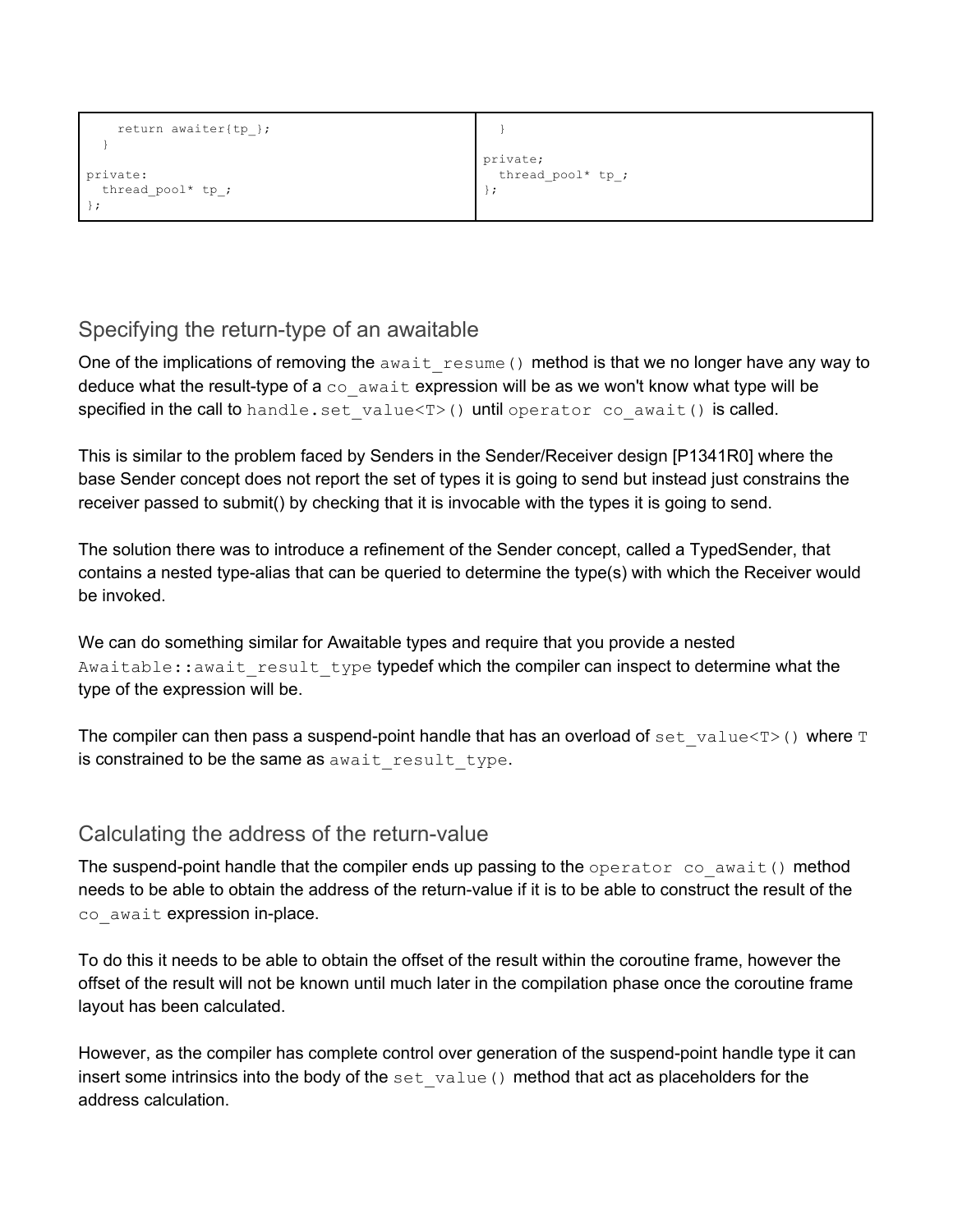For example:

```
// This handle is instantiated with a reference to the coroutine function
// and the index of the suspend-point within this coroutine.
template<auto Coroutine, int SuspendPoint>
struct __suspend_point_handle {
  template<typename T>
 struct value continuation handle {
    // Allocate a unique integer within the specified Coroutine
    // This effectively becomes the index into a big switch that jumps to the
    // resumption point of the coroutine.
   static constexpr int __continuation_index = __builtin_unique_integer(&Coroutine);
    void* framePtr;
    // Invoke the continuation
   void operator()() {
       __builtin_coro_resume(&Coroutine, __continuation_index, framePtr);
 }
  };
  void* framePtr;
  template<typename T, typename... Args>
 value continuation handle<T> set value(Args&&... args) {
   constexpr auto index = value continuation handle<T>:: continuation index;
   void* address = __ builtin_coro_return_address(&Coroutine, index, framePtr);
   new (address) T(static cast<Args&&>(args)...);
   return value continuation handle<T>{framePtr};
   }
  // ... etc. for other members
};
```
e.g. An intrinsic builtin coro offset(&foo, index, framePtr) could be used to represent the address of the return-value for the continuation with specified index in coroutine foo. A similar intrinsic could be inserted within the body of the coroutine that keeps track of the final address of the local memory allocated for the return-value slot within the coroutine frame.

Once the coroutine frame layout has been calculated, a subsequent pass can lower builtin coro offset() intrinsics to a constant offset calculation relative to the framePtr.

#### <span id="page-12-0"></span>Benefits and Implications of RVO-style awaitables

The primary goal of async RVO is eliminating a copy when producing the result of the co\_await expression. However, there are a number of other advantages and some potential implications of this design with regards to performance.

#### **It can reduce the number of branches needed to extract the value**

With the current design of awaitables with await resume(), if an operation can potentially complete with either a value or an exception then the  $a$ wait resume() method will typically need to read some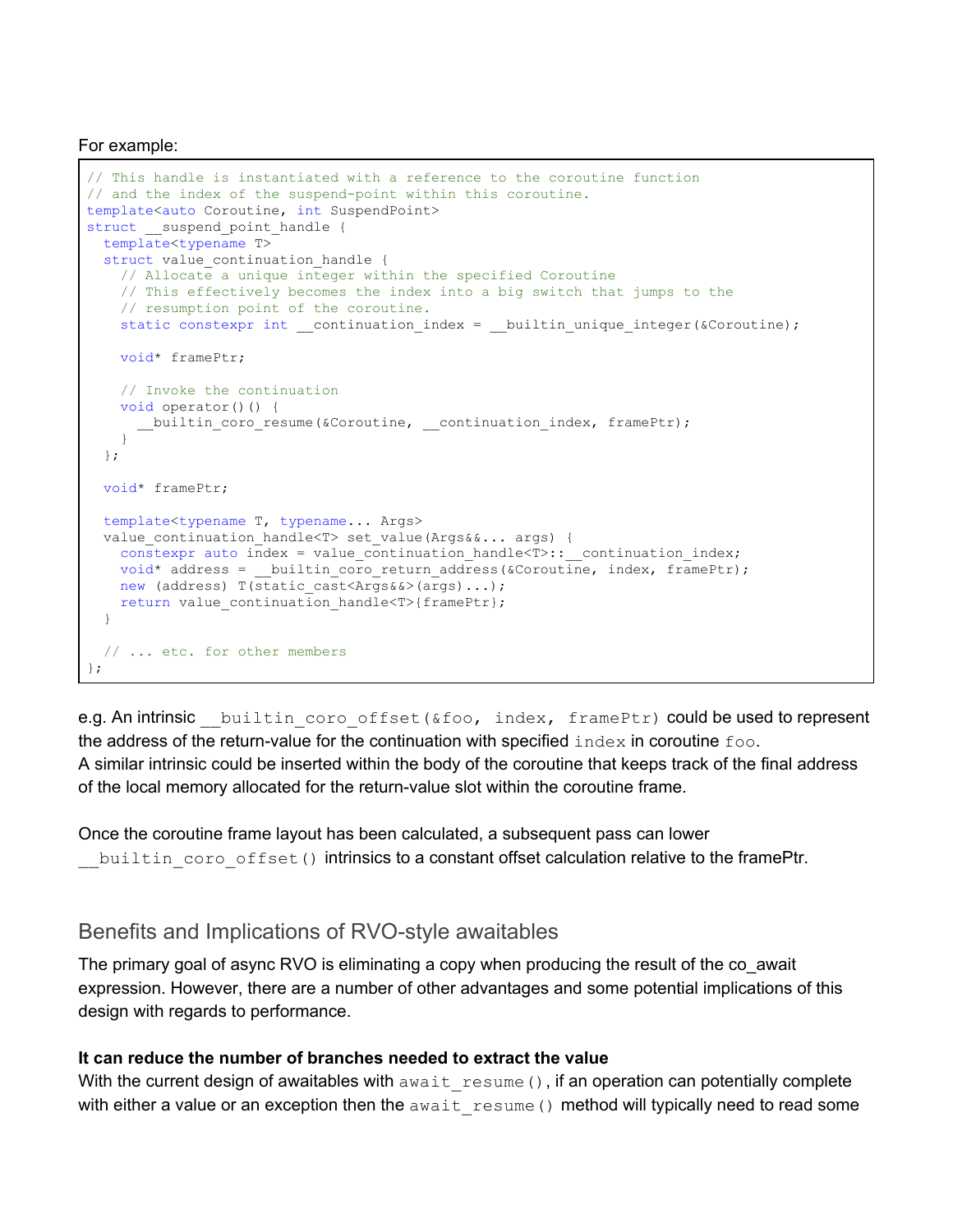state which indicates whether it is a value or error and then branch either to the value-returning path or to the exception-throwing path.

For example: An awaitable that can either return a T or throw an exception.

```
struct my awaitable {
 std::variant<std::monostate, T, std::exception ptr> result ;
  std::coroutine_handle<> coro_;
 bool await ready() { return false; }
 void await suspend(coroutine handle<> h);
 T await resume() {
   if (result_,index() == 2) {
     std::rethrow exception(std::get<2>(std::move(result )));
     }
    return std::get<2>(std::move(result_));
   }
};
```
With the async RVO model the producer selects which resumption path to take and can directly jump to that resumption path, avoiding the need for an additional branch after the coroutine is resumed.

#### **We can no longer run any awaitable-specific logic after the coroutine resumes**

With this model, once the coroutine is resumed from a suspend-point the  $\cos$  await expression is over and the awaitable can no longer affect the result of the coroutine. The only way to process the result of a  $\cos$  await expression is to place that logic in the continuation of the coroutine.

Logic that a given awaitable previously placed inside await resume() now just needs to be executed by the awaitable prior to resuming the coroutine. eg. restoring thread-local sate, transforming results, etc.

However, this means that algorithms that previously adapted other awaitables by implementing await resume() to call the inner awaitable's await resume() method to obtain the result and then transform result will now need to be implemented as a coroutine.

For example: We can explicitly adapt the existing Coroutines TS Awaitable state-machine to avoid allocations. With the async RVO-style Awaitables we would need to use a coroutine.

| template <typename func="" inner,="" typename=""><br/>struct transform awaitable {<br/>Inner inner:</typename> | template <typename func="" inner,="" typename=""><br/>auto transform (Inner inner, Func func)<br/>-&gt; task<std::invoke result="" t<<="" th=""></std::invoke></typename> |
|----------------------------------------------------------------------------------------------------------------|---------------------------------------------------------------------------------------------------------------------------------------------------------------------------|
| Func func:                                                                                                     | Func, std:: await result t <inner>&gt;&gt; {</inner>                                                                                                                      |
|                                                                                                                | co return func (co await inner);                                                                                                                                          |
| bool await ready() {                                                                                           |                                                                                                                                                                           |
| return inner.await ready();                                                                                    |                                                                                                                                                                           |
|                                                                                                                |                                                                                                                                                                           |
| template <typename handle=""></typename>                                                                       |                                                                                                                                                                           |
| auto await suspend (Handle h) {                                                                                |                                                                                                                                                                           |
| return inner.await suspend(h);                                                                                 |                                                                                                                                                                           |
|                                                                                                                |                                                                                                                                                                           |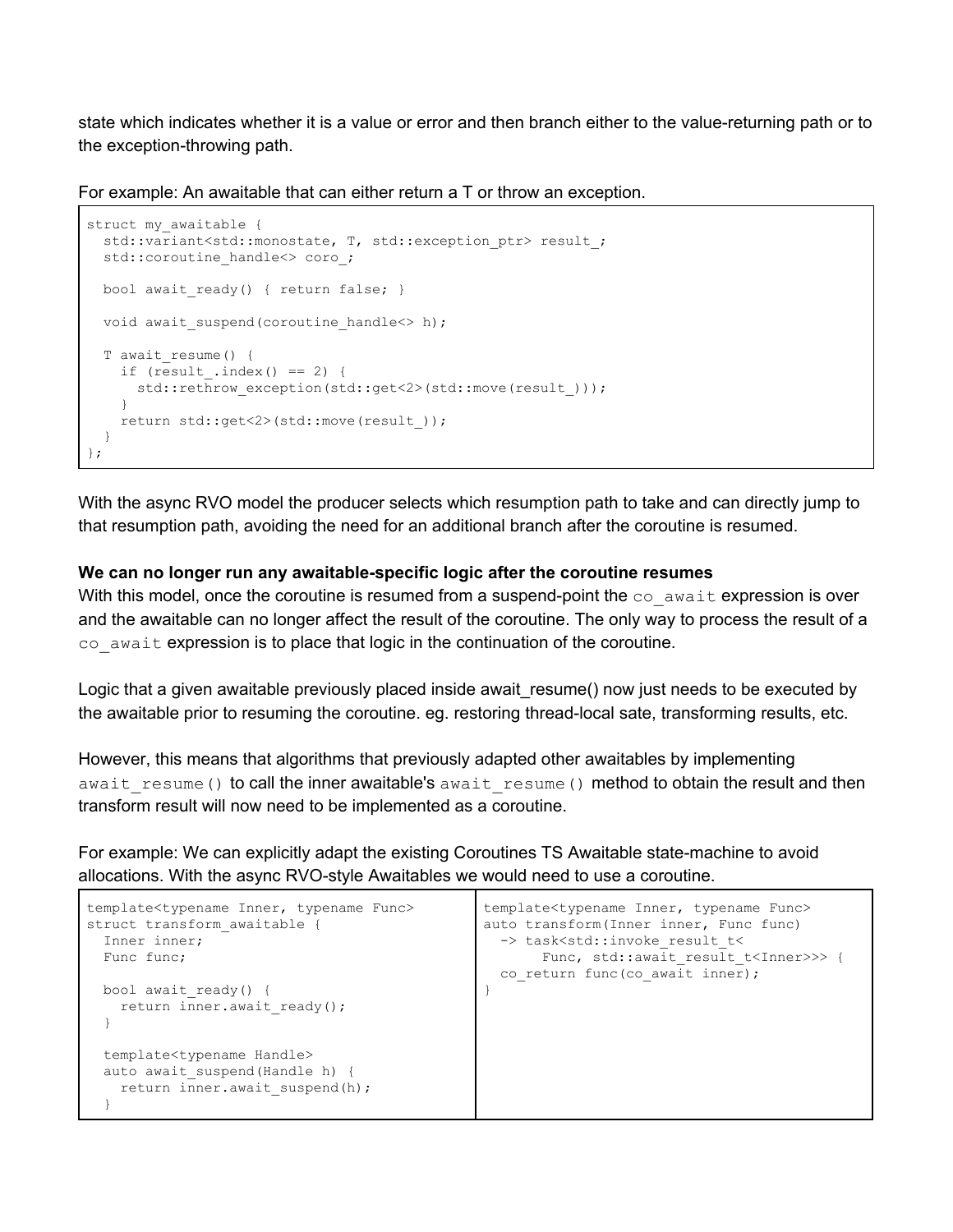```
decltype(auto) await resume() {
   return func(inner.await resume());
  }
};
template<typename Inner, typename Func>
auto transform(Inner inner, Func func) {
  return transform_awaitable<Inner, Func>{
   std::move(inner), std::move(func)};
}
```
Note that we can also write the same code as the RHS under the Coroutines TS. The main rationale for for hand-writing this algorithm as an Awaitable instead of as a coroutine is to avoid the potential for introducing an extra implicit heap allocation for the allocation of a new coroutine frame. Although, the coroutine-based code is arguably much simpler and is also much more flexible. A coroutine can be extended easily to composing multiple child async operations whereas the manual approach can only adapt the logic for a single suspend-point.

It is possible that this concern about implicit heap allocation can be mitigated through additional changes to coroutines described in P1342R0 which discusses adding support for deferring the creation of the coroutine frame and representing coroutine frames as types that can be deterministically stack-allocated.

Also, the addition of non-type-erased coroutine handles proposed in P1745R0 in combination with non-type-erased coroutines described in P1342R0 should be able to achieve the equivalent level of optimisation available with the current Awaitable design.

#### **No more built-in short-circuiting behaviour**

The existing Awaitable design has a built-in short-circuiting behaviour that allows the coroutine to avoid suspending in the case that the result is available synchronously - in which case the result is then immediately pulled by calling await\_resume().

With the Coroutines TS design, there is some overhead to suspending a coroutine - it needs to spill any values currently stored in registers into the coroutine frame and store the resumption state into the coroutine frame which indicates where the coroutine is to be resumed. So avoiding doing these operations can be a performance win.

With the async RVO model we no longer have this built-in short-circuiting behaviour. The coroutine will always suspend and call the operator co await() method. However, with strongly-typed suspend-point handles which encode knowledge of the suspend-point in the type we can avoid the need to store the resumption state in the coroutine frame.

For example: A simple awaitable that conditionally suspends only

| class async event { | class async event $\mathfrak t$ |
|---------------------|---------------------------------|
|---------------------|---------------------------------|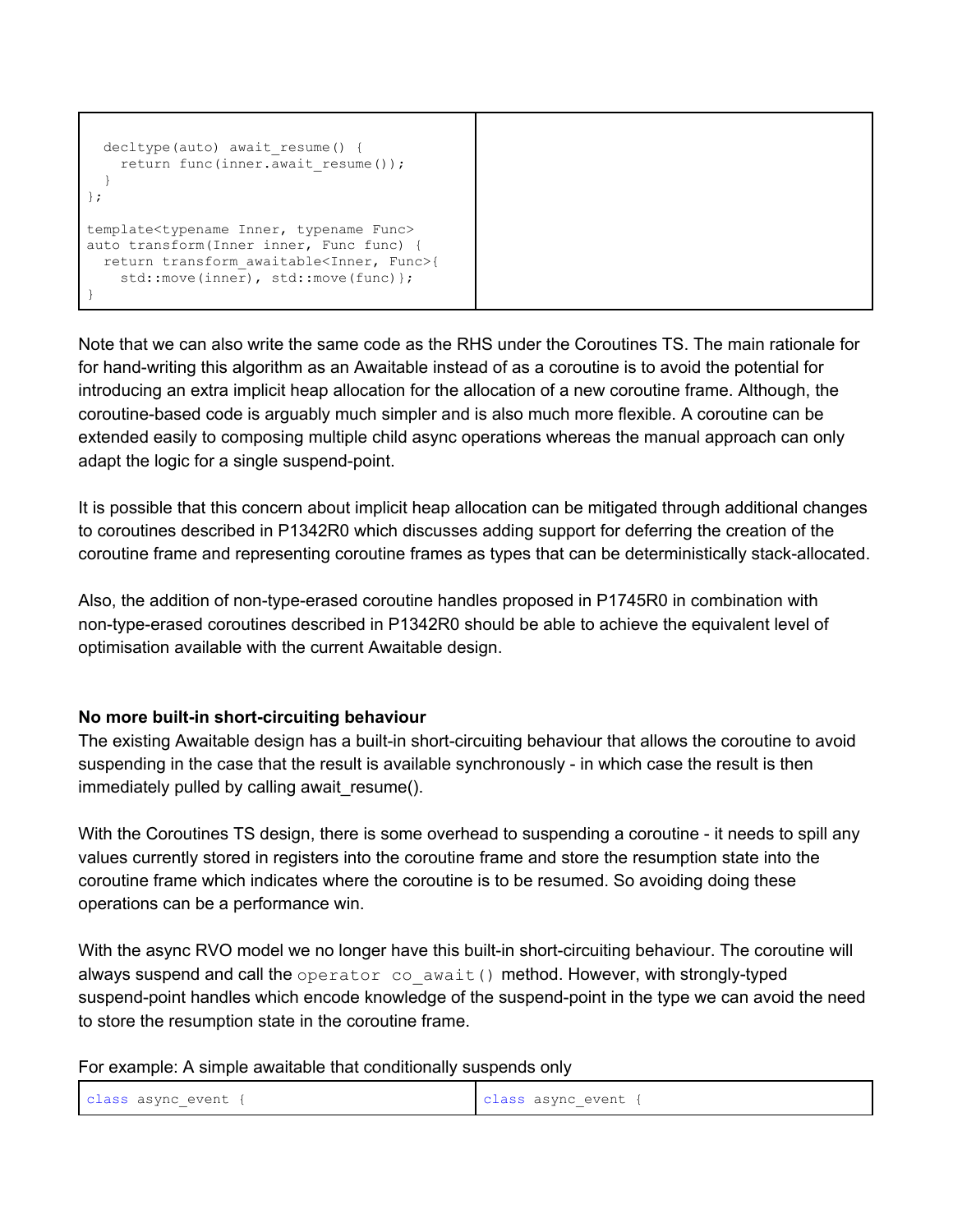```
std::atomic<bool> ready_ = false;
  std::coroutine handle<> continuation;
public:
  void set() {
    if (ready_.exchange(true)) {
     continuation .resume();
     }
   }
  bool await ready() {
    return ready_.load();
   }
  bool await_suspend(
    std::coroutine handle<> h) {
   continuation = \overline{h};
   return ! ready . exchange (true) ;
   }
 void await resume() {}
};
                                                    std::atomic<bool> ready_ = false;
                                                    std::continuation handle continuation;
                                                  public:
                                                     void set() {
                                                       if (!ready_.exchange(true)) {
                                                        continuation .resume();
                                                        }
                                                     }
                                                     template<typename Handle>
                                                     continuation_handle
                                                     operator co_await(Handle sp) {
                                                      auto continuation = sp.set value\langle\text{void}\rangle();
                                                      if (!ready .load()) {
                                                         // Store type-erased resumption state
                                                         continuation_ = continuation;
                                                         if (!ready_.exchange(true)) {
                                                           // Return to resumer
                                                          return noop continuation();
                                                         }
                                                        }
                                                        // Otherwise return the continuation to
                                                       // immediately resume it.
                                                       return continuation;
                                                     }
                                                   };
```
With this example, the state-machine that is built-in to the  $\cos$  await expression for short-circuiting is manually implemented in the operator co await() under the async-RVO model. Resumption state for the resumption of the coroutine is only written to memory if the short-circuit path is not taken. In the case the short-circuit path is taken, the continuation handle returned from operator can be returned in registers and immediately invoked by the coroutine machinery without needing to store the resumption state in the coroutine frame.

If the compiler is able to inline the operator co\_await() body into the coroutine body then the performance and overhead is expected to be equivalent between the two approaches.

### <span id="page-15-0"></span>Generalising set exception() to set error  $\epsilon$  >()

One of the possible extensions to the async RVO model is to allow the caller to specify the type of the exception to throw, rather than having to pass an exception ptr which requires type-erasing the exception.

For example, a call to handle.set error<E>(ctorArgs...) would construct in the coroutine frame a temporary object,  $error$ , of type  $E$ , and return a continuation-handle that when invoked will resume the continuation and immediately execute 'throw error;'.

This can potentially allow the coroutine body to optimise the exception-handling more efficiently. eg. it may be possible to optimise the 'throw error;' into the equivalent of a 'goto handler;' in some cases.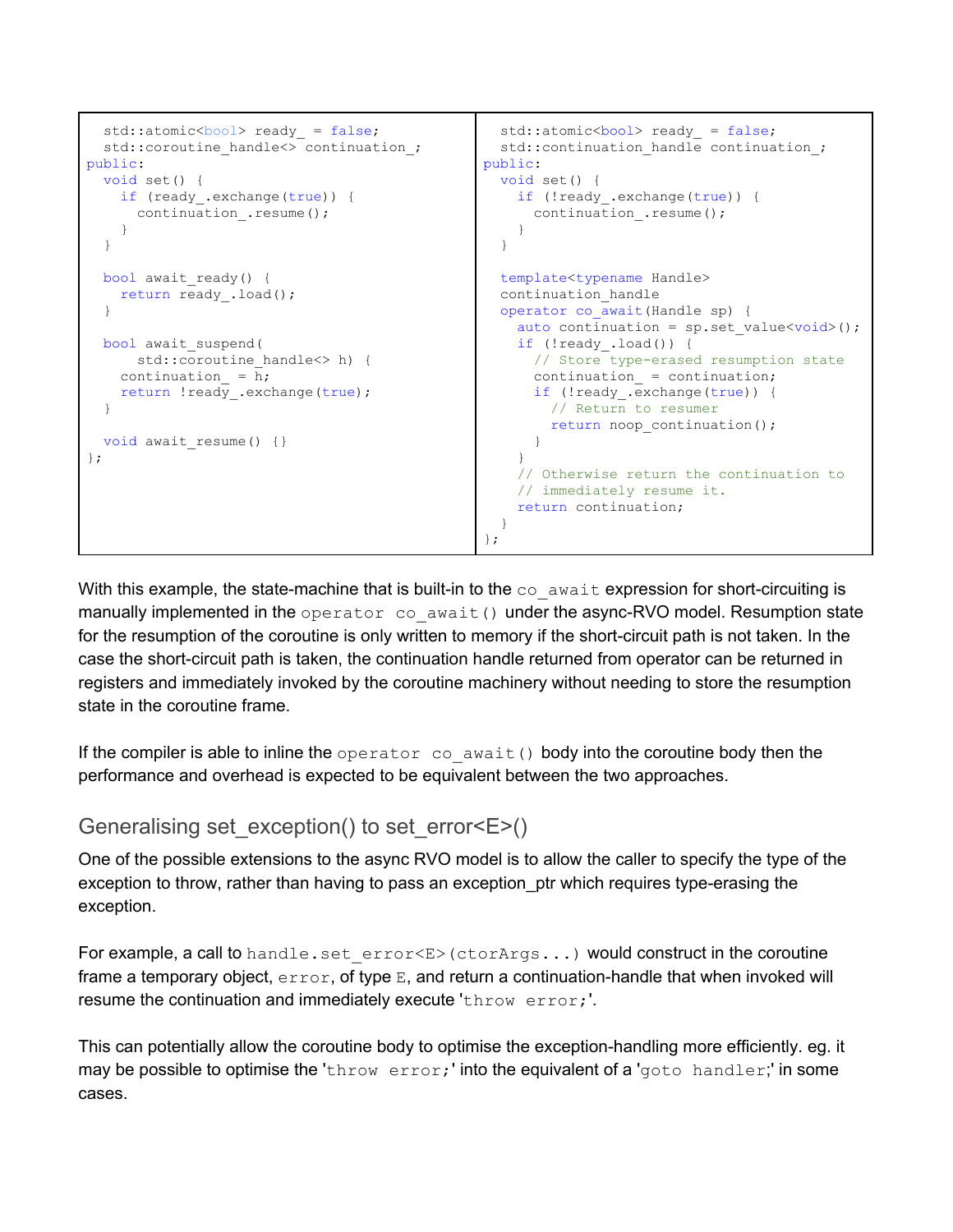See P1676R0 for the results of some experiments optimising exceptions.

Note that there may be several possible overloads of set  $error < E$  () called and the compiler would need to instantiate a different 'throw error; ' continuation for each invocation. This requires solving similar challenges to that of supporting multiple set value  $(T>0)$  overloads, as the compiler needs to be able to determine the set of types that it needs to instantiate the set error $\langle E \rangle$  () continuation with. However, the challenges with set error $\leq E>$ () are reduced compared to set value $\leq T>$ () as it is not possible to have any subsequent expressions in the coroutine dependent on the concrete type of the exception thrown.

A transition path could be provided that exposed the set  $\epsilon$  error $\langle E \rangle$  () method on suspend-point handles but that initially had an implementation that called set exception() with the result of a call to std::make exception ptr(E(args...)).

### <span id="page-16-0"></span>Avoiding copies when returning a temporary

The above changes avoid needing to store a copy of the value in the promise, reducing the number of move/copy operations from 2 to 1.

However, if we are returning a temporary object we still need to construct that value in the callee and then copy it to the caller by calling set  $value()$  on the handle.

For example, a task implementation that uses async RVO would have a promise type::return\_value() method that looks like the following (using syntax from P1745R0):

```
template<typename T>
class task {
public:
  class promise_type {
   std::suspend_point_handle<std::with_value<T>, std::with_exception>_consumer_;
   std::continuation handle continuation;
    template<ConvertibleTo<T> U>
    void return_value(U&& value) {
     continuation = consumer .set_value < T>(U&&v) value); }
    void unhandled_exception() {
      continuation_ = consumer_.set_exception(std::current_exception());
    }
   auto done() { return continuation; }
    // ... rest of the definition omitted for brevity.
   };
  using handle_t = std::suspend_point_handle<
   std::with resume, std::with destroy, std::with promise<promise type>>;
 handle t coro ;
```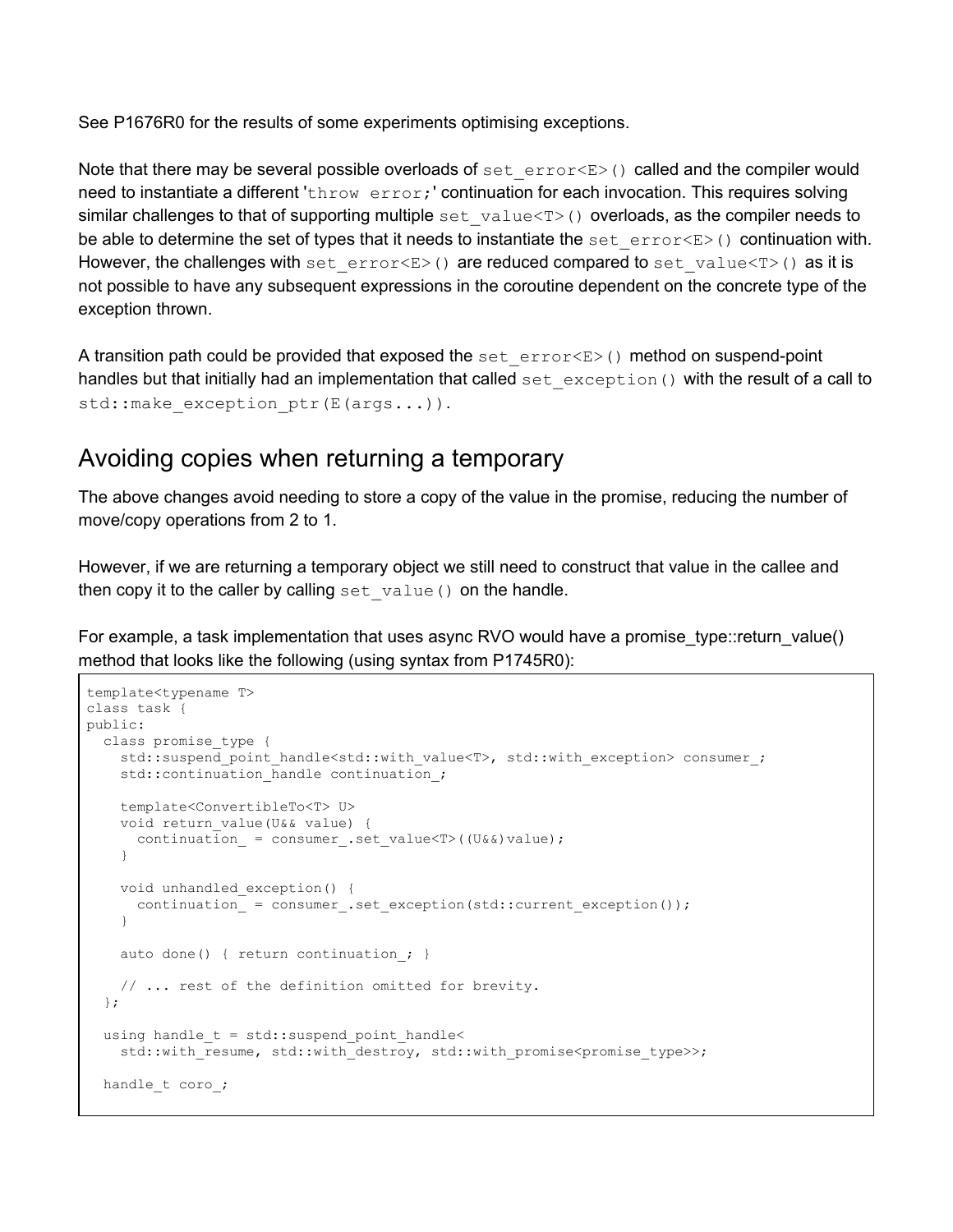```
explicit task(handle t coro) : coro (coro) {}
  // ... other members omitted for brevity
  template<typename Handle>
  auto operator co_await(Handle handle) {
    coro_.promise().consumer_ = handle;
    return coro_.resume();
  }
};
```
Then when we write the following coroutine:

```
task<some_type> example() {
 int x = co await something();
  co_return some_type{x};
}
```
The co\_return statement is lowered as follows:

```
promise.return value(some type{x});
goto done;
```
A temporary instance of some\_type is created as a local variable and a reference to this is passed into the return\_value() method. This then calls sp\_.set\_value<T>() which move-constructs the result of the co await expression.

What we would like to be able to do is avoid allocating this temporary as a local variable and elide the copy.

#### <span id="page-17-0"></span>A library solution to avoiding construction of temporaries

To be able to avoid the construction of the temporary we need to be able to in-place construct the result at the return-value address. This requires deferring construction of the object until the call to set\_value() so that the call to set\_value() can directly construct the result.

To do this we can create a helper type that captures the arguments to the constructor and pass this into return\_value() which can then pass this onto a new set\_value\_from() call which accepts this helper type.

```
template<typename... Args>
class in place construct {
public:
 in place construct(Args&&... args) noexcept : args(args...) {}
  template<typename T>
    requires Constructible<T, Args...>
  T* construct(void* ptr) {
```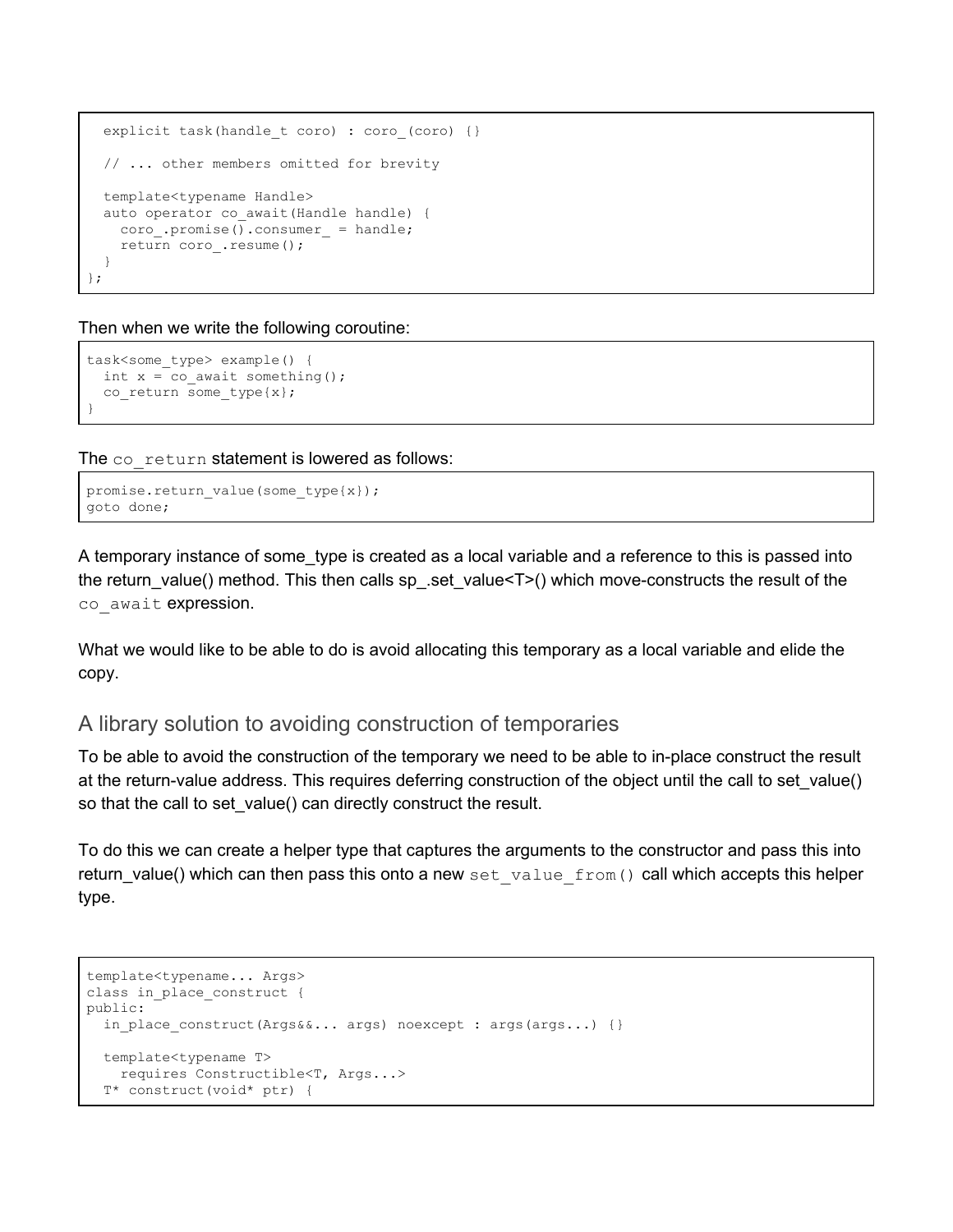```
 return std::apply([ptr](Args&&... args) {
     return :: new (ptr) T((Args&&)args...);
     }, args);
   }
private:
  std::tuple<Args&&...> args;
};
template<typename... Args>
in place construct(Args&&...) -> in place construct<Args...>;
```
Then we can define the new set\_value\_from() method on the suspend-point handle to call the construct() method on the inplace\_construct object..

```
struct suspend point handle
{
  template<typename T, typename... Args>
    requires Constructible<T, Args...>
 value continuation handle<T>
 set value from(in place construct<Args...> inplace) {
   void* returnValueAddress = /* builtin magic here */; // Directly construct the result at the return-value address.
    inplace.construct<T>(returnValueAddress);
   return value continuation handle<value type>{...};
  }
 ...
};
```
Then we can update the promise\_type to provide an overload of return\_value() that accepts an instance of inplace\_construct.

```
template<typename T>
class task<T>::promise_type {
  std::suspend_point_handle<std::with_value<T>, std::with_exception> consumer ;
  std::continuation handle continuation;
   template<ConvertibleTo<T> U>
   void return_value(U&& value) {
   continuation = consumer .set value<T>((U&&)value);
 }
   template<typename... Args>
    requires Constructible<T, Args...>
   void return_value(in_place_construct<Args...> inplace) {
     continuation_ = consumer_.set_value_from<T>(inplace);
   }
   void unhandled_exception() {
    continuation_ = consumer_.set_exception(std::current_exception());
   }
```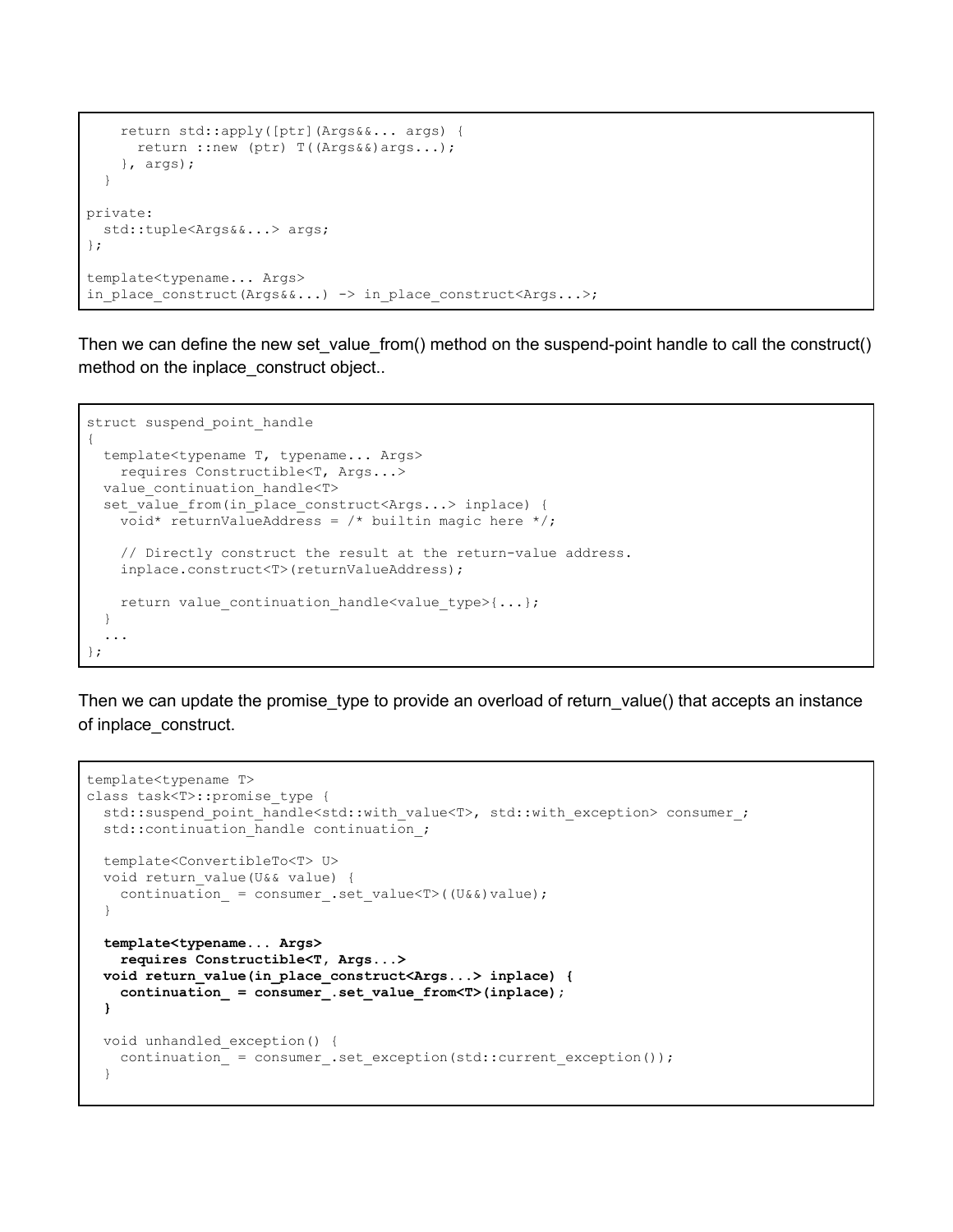```
auto done() { return continuation; }
  // ... rest of the definition omitted for brevity.
};
```
Then, finally, we can rewrite the  $\infty$  return statement in the coroutine to return an instance of in place construct instead of constructing the return-value itself. e.g.

```
task<some type> example() {
 int x = co await something();
 co return in place construct{x}; // Equivalent to 'return {x};'
}
```
We could also provide an additional in\_place\_construct\_type<T>factory that would allow annotating the co\_return statement with the return-type:

```
task<some type> example() {
 int x = co await something();
  co return in_place_construct_type<some_type>{x};
}
```
The former might require that the type is implicitly constructible, whereas the latter would allow calling both implicit and explicit constructors.

Another variation of in\_place\_construct that accepts a callable and that constructs the return-value using the result of invoking a callable would also be required to achieve return-value optimisation for cases where the return value was obtained from a normal function call.

```
e.g.
```

```
some type create(int i);
task<some_type>_without_rvo() {
 int x = co await something();
 co return create(x);
}
task<some type> with rvo() {
 int x = co await something();
  co return in place construct call {[&] { return create(x); }};
}
```
Another case to be considered is where the return value-expression is the result of a  $\cos$  await expression. e.g.

```
task<some type> other function(int i);
task<some_type> example() {
 int x = co await something();
  co_return co_await other_function(x);
}
```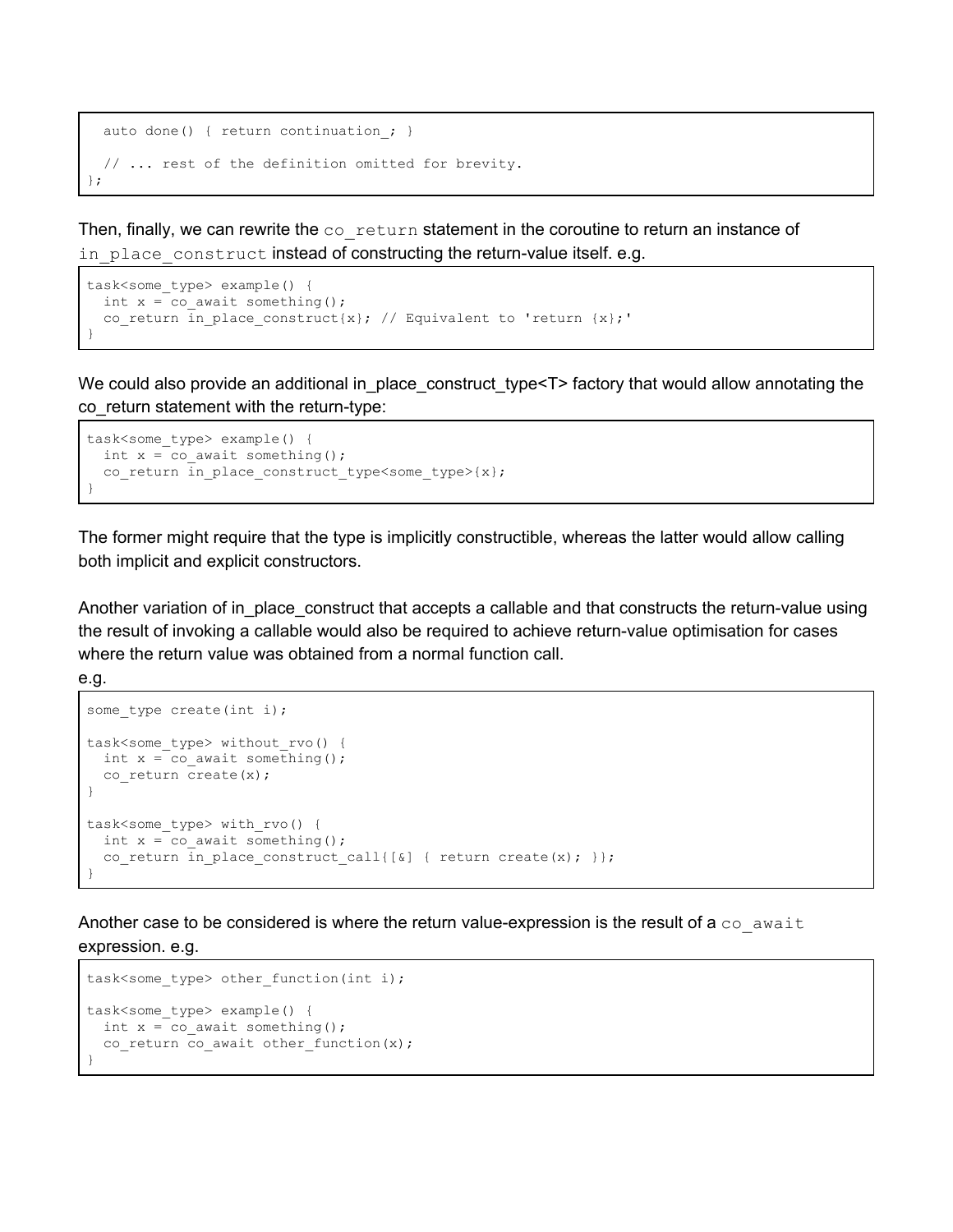It is not yet clear whether the same approach can be taken to achieve this kind of RVO for general co\_await expressions. More investigation is required.

Note that the same approaches used for  $\cos$  return could also be applied to  $\cos$  yield statements. This would allow yielding values from a generator that are constructed in-place in the consumer's frame.

#### <span id="page-20-0"></span>Language support for avoiding construction of temporaries

While the library solution to avoiding construction of temporaries in  $\cos$  return statements is functional, it requires unnatural and verbose syntax for returning the result.

```
Ideally, the programmer could just write 'co_return T{args...}; ' instead of having to write
'co return in place construct type<T>{args...};'.
```
However, now that we have a library solution we can consider adding language syntax that is simply syntactic sugar for the library solution, in the same way that uniform initialization syntax can be syntactic sugar for a call to the std::initializer list overload of a constructor.

We could add a rule for co\_return and co\_yield expressions that requires the compiler to check if the promise.yield value()/return value() methods are callable with an instance of the corresponding std::in place construct  $*$  type and if so then invokes the method with an instance of that type rather than with the result of the expression.

| User Syntax                                 | Potential RVO Lowering (if the expression is valid)                                                                                                                                                       |
|---------------------------------------------|-----------------------------------------------------------------------------------------------------------------------------------------------------------------------------------------------------------|
| co return $T\{args \}$ ;                    | promise.return value(<br>std:: in place construct type <t>{args});</t>                                                                                                                                    |
| co return $\{args \}$ ;                     | promise.return value(<br>std:: in place construct{args});                                                                                                                                                 |
| co return some function $(\arg s \ldots)$ ; | promise.return value(<br>std::in_place_construct_from{<br>$[\&]$ (auto&& args) {<br>return $\lceil \delta \rceil$ {<br>return some function (<br>$(dettype(args) & \&) args);$<br>$\cdot$<br>$\{args)\}\$ |

Note that there are parallels between this approach and that of P0927R0 - "Towards A (Lazy) Forwarding Mechanism for C++". More investigation is required to determine whether the approaches can be combined.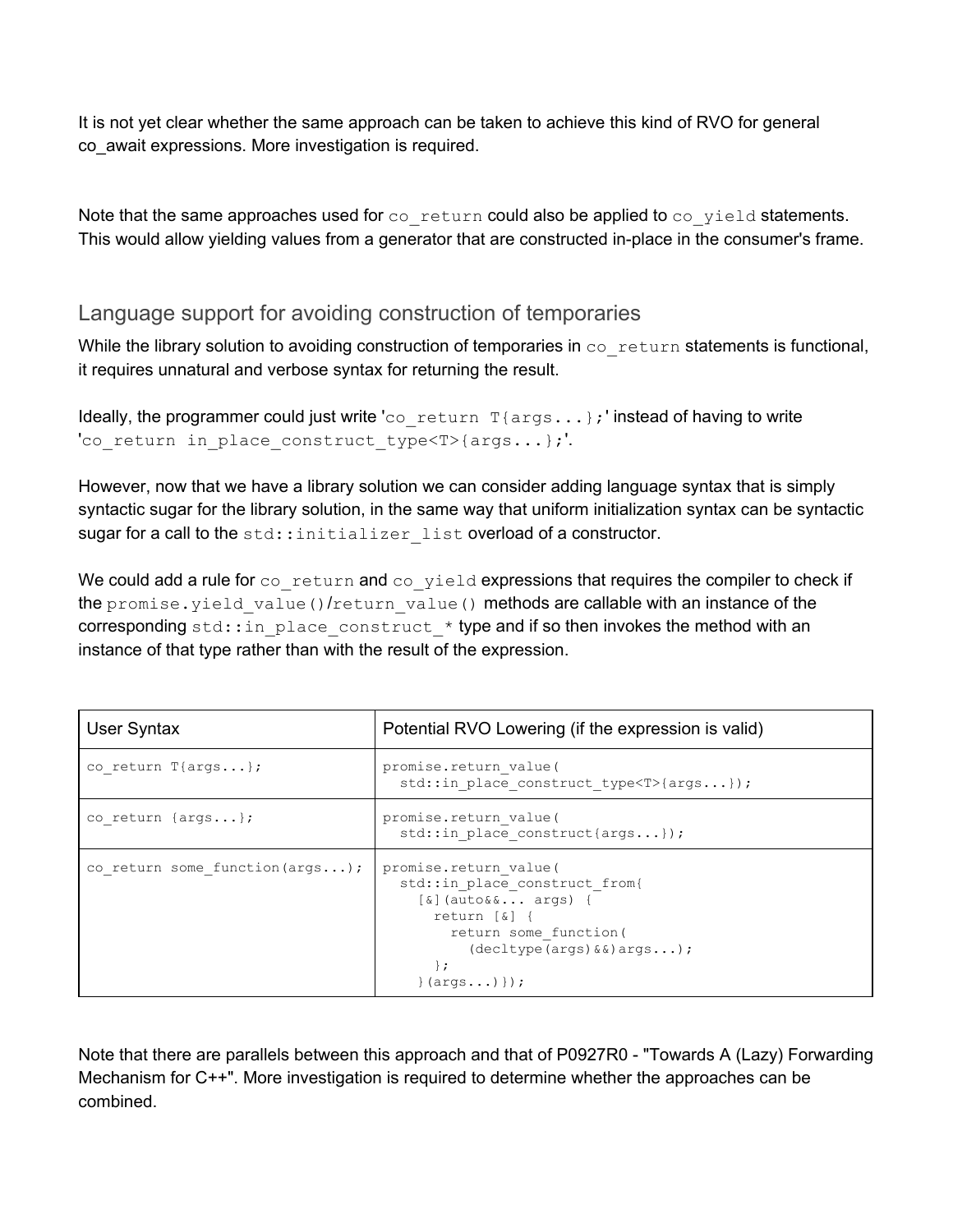### <span id="page-21-0"></span>Avoiding copies for nested calls

In the previous section we identified a challenge with trying to implement support for in-place construction of the return-value when the operand to co\_return was itself a co\_await expression.

This means that use-cases where an async coroutine is returning the result from another async coroutine can still involve an extra copy/move when returning the result. e.g

```
task<some_type> foo(int x);
task<some_type> bar() {
 int x = co await something();
 co return co await foo(x);
}
task<void> baz() {
 some_type result = co_await bar();
}
```
In this case, while the foo() coroutine may be able to directly emplace the result of the  $\infty$  await  $f \circ \circ (x)$  expression without needing to make a copy, that result is still a temporary and we would need to move that temporary into the return-value of the  $\cos$  await bar() expression.

The preferred solution would be to have compiler magic that somehow constructs the suspend-point handle for co\_await foo(x) so that it's result is constructed in-place at the address of the 'result' variable, as this would be the most general solution. More investigation is required to determine if this will be feasible, however.

In the mean-time we can pursue creating a library solution by defining a task<T> type that implements the ability to hook up RVO for nested calls to other task<T>-returning coroutines that are called in the tail-position.

The idea would be to allow the programmer to write 'coaracturn foo(x); ' instead of 'coaracturn co await foo(x);' and have this pass the suspend-point handle of bar()'s caller into foo()'s task so that  $f \circ \circ$  () can directly construct its result in the final location.

The solution to this would depend on two other extensions to the  $\infty$  return statement, however.

The relaxation of the co\_return restrictions as described in P1713R0 would be necessary to allow a generic implementation to support this syntax uniformly for both  $task\text{-}\text{void}>$  and  $task\text{-}\text{non-}\text{void}>$ .

This would also require extending the co\_return statement to itself be a suspend-point so that the coroutine could suspend at the co\_return expression until the nested coroutine had run to completion. This extension is described in P1745R0 in the section "Add support for co\_return as a [suspend-point](https://docs.google.com/document/d/1r3zUXZACqWUEapCgQVfOF_9mamD35XA6RJABE6QhQos/edit#heading=h.pdbkakbhyfso)".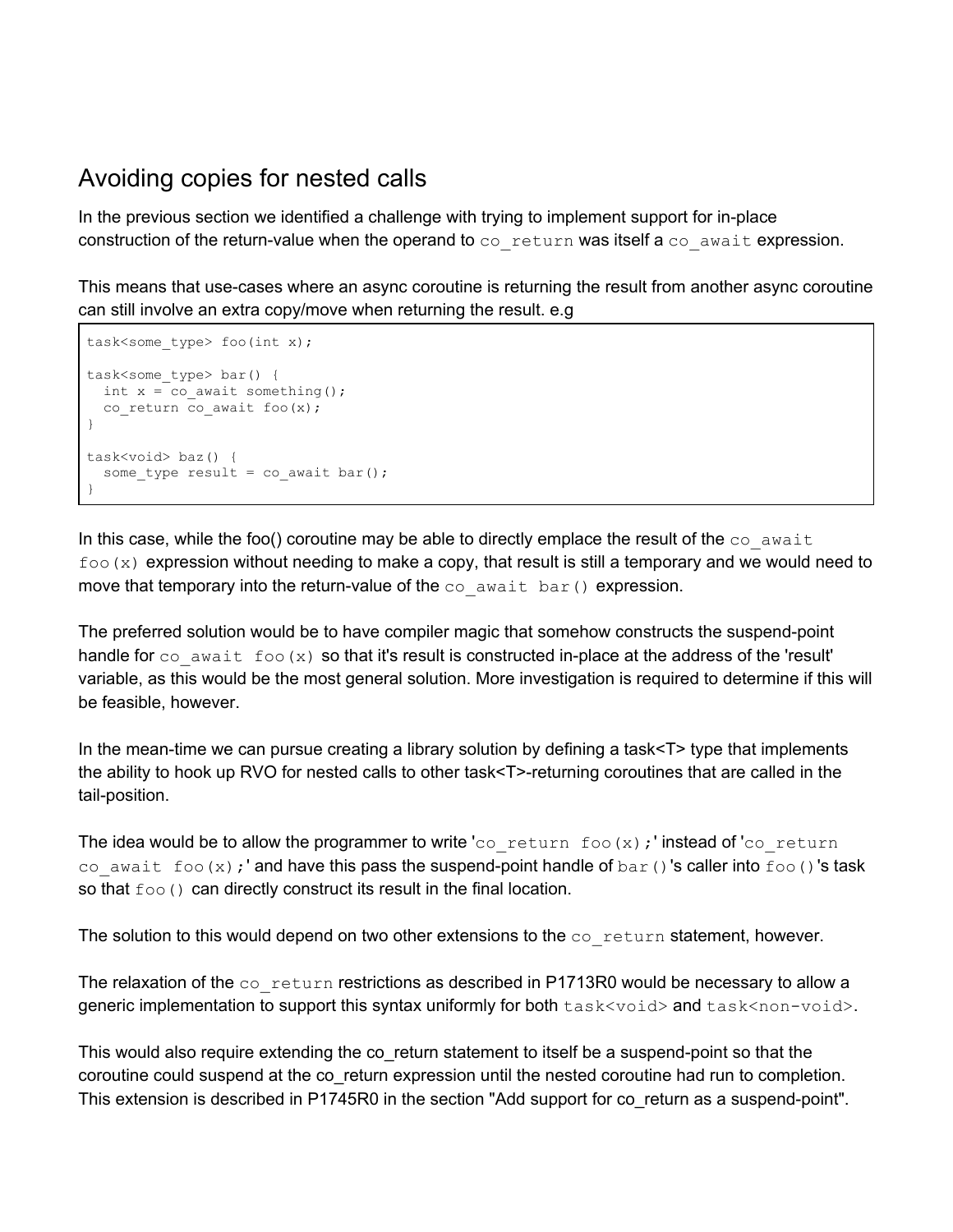In the mean-time, one workaround could be to use  $\cos$  yield instead of  $\cos$  return, which is already a suspend-point and, with the addition of the set  $\phi$  done() method described in P1662R0, can be made to behave as if it is a co-return statement by resuming with the 'goto done;' continuation.

However, the compiler would not be able to make the same assumptions about control flow and dead-code with a co\_yield expression as it could with a co\_return statement.

# <span id="page-22-0"></span>Adding support for this incrementally

The ability to support return-value optimisations for coroutines is not something that can be added to C++20 at this stage. It has not been implemented and the impacts that this design would have on libraries is not yet fully understood.

If this is something we decide is important to add to the C++ language in the future then we can look at adding it incrementally on top of the version of coroutines that ships in C++20.

Adding support for async RVO later would introduce a second Awaitable concept to the language but this would be able to be used side-by-side with awaitable objects implemented using the C++20 Awaitable concept.

This needs to be viewed in combination with the changes proposed in [P1745R0] as the path and end-result will differ based on whether the changes in that paper are adopted for C++20.

### <span id="page-22-1"></span>**Conclusion**

This paper shows a potential path to incrementally add support for async RVO in a future release of C++ after C++20.

However, the viability of this approach depends on the adoption of changes in P1745R0 that split the coroutine handle interface into separate SuspendPointHandle and ContinuationHandle concepts.

This paper recommends adoption of the changes in P1745R0 to enable this future evolution path for coroutines post-C++20.

# <span id="page-22-2"></span>Acknowledgements

Many thanks to Kirk Shoop for feedback and comments on draft versions of this paper.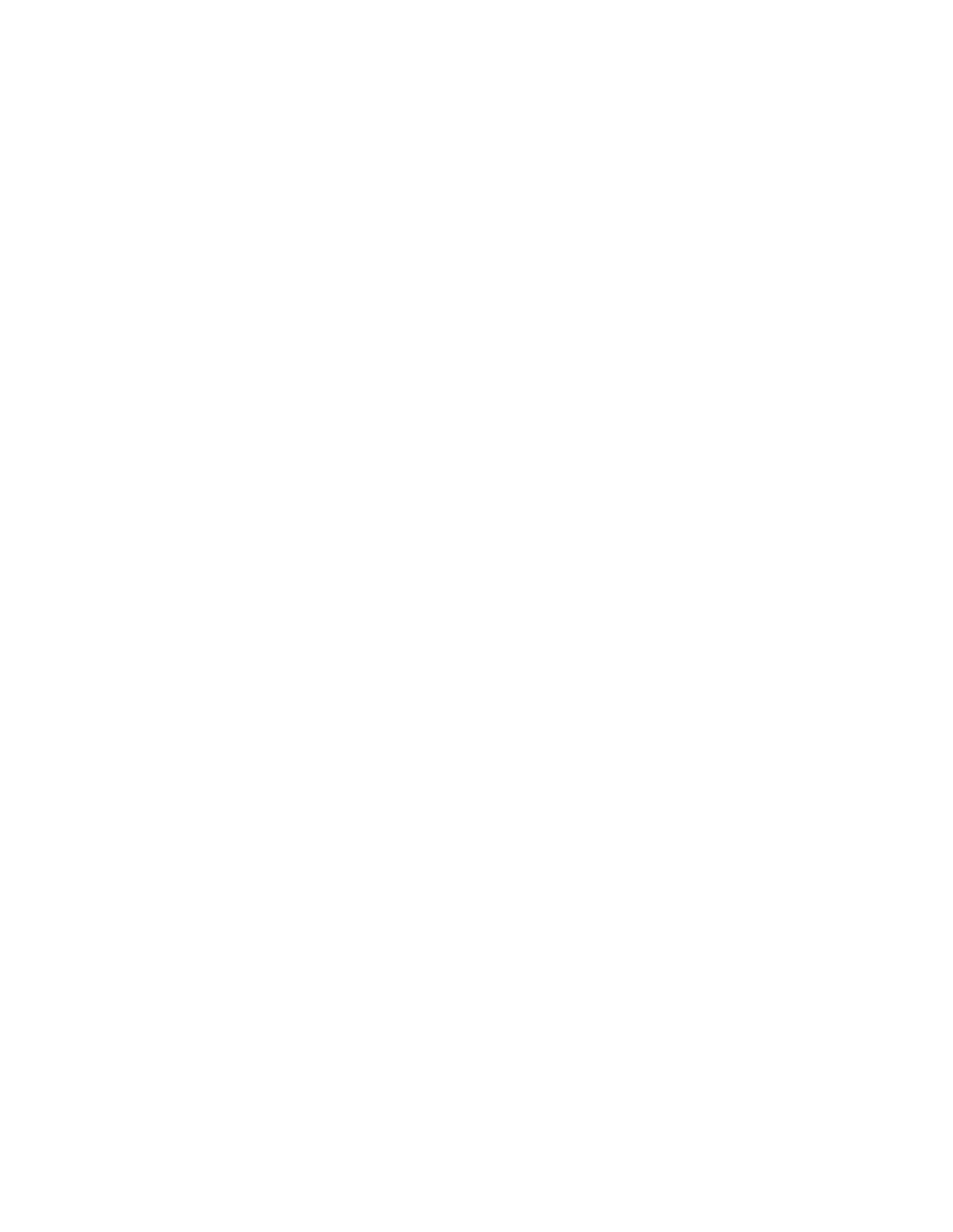# <span id="page-24-0"></span>Appendix - Examples

Example A: An async I/O operation that completes either with a value or an error.

```
using os_callback_t = void(std::error_code, size_t, void*);
void os_async_read(os_handle_t handle, void* buffer, size_t count,
                     os_callback_t* cb, void* userData);
struct async_read_op {
 os handle \overline{t} handle;
   void* buffer;
   size_t count;
   coroutine_handle<> coro;
   template<typename Handle>
   auto operator co_await(Handle h) {
   \text{coro} = h;
    os_async_read(handle, buffer, count,
                    &async_read_op::on_complete, static_cast<void*>(this));
    return std::noop_coroutine();
   }
private:
  static void on_complete(std::error_code error, size_t bytesRead, void* userData) {
    auto* op = static_cast<async_read_op*>(userData);
     if (error) {
       // Operation failed - resume with exception
       auto continuation = op->coro.set_exception(
        std::make exception ptr(std::system_error{error}));
       continuation();
     } else {
       // Operation succeeded - resume with value
       auto continuation = op->coro.set_value<size_t>(bytesRead);
        continuation();
     }
   }
};
```